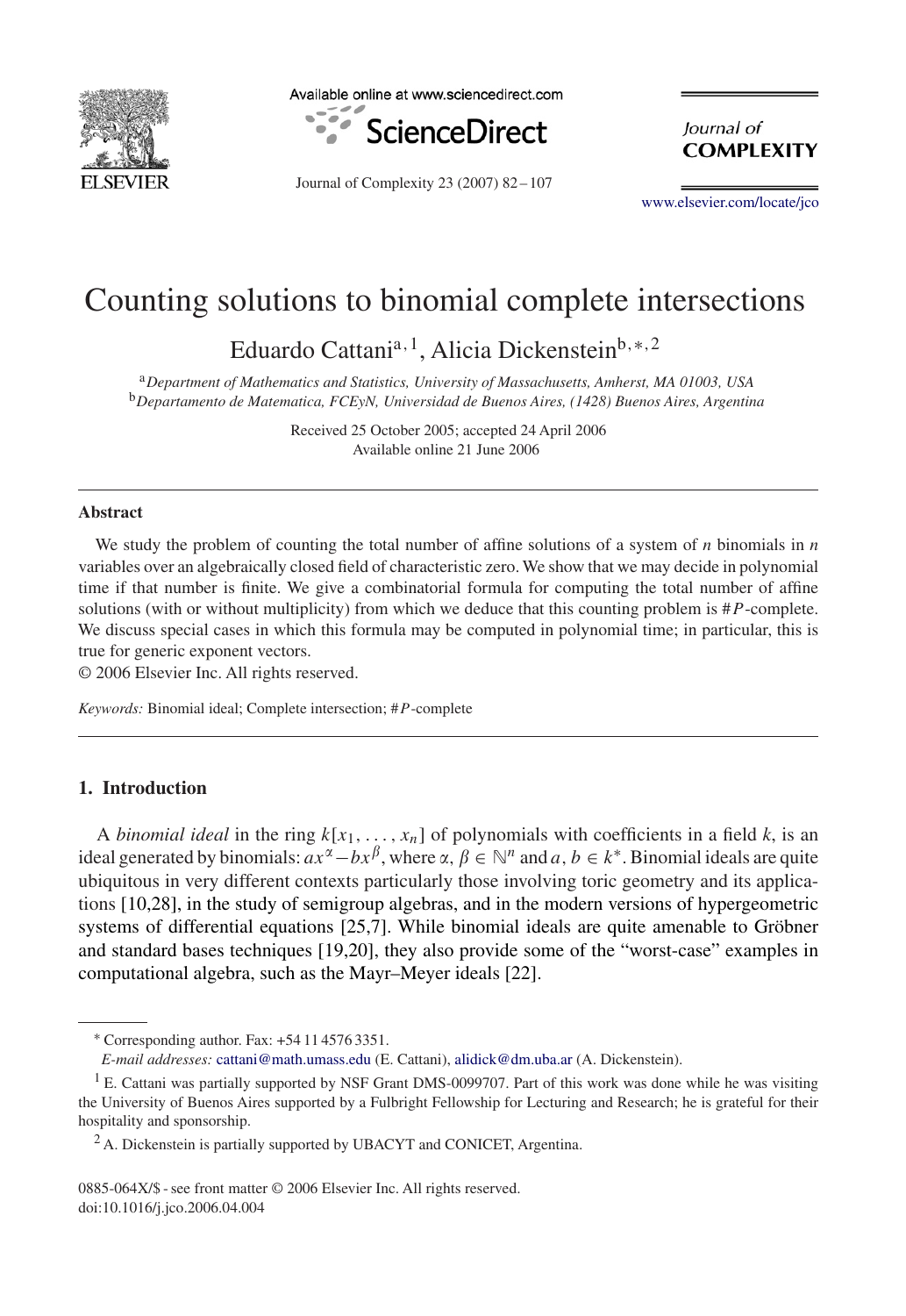<span id="page-1-0"></span>In this paper we consider ideals generated by *n* binomials in  $R := k[x_1, \ldots, x_n]$ , with char $(k) =$ 0. Let  $k$  denote the algebraic closure of  $k$ . We are interested in determining when the number of solutions in  $\bar{k}^n$  is finite and non-zero (i.e., when the given binomials define a complete intersection in  $R$ ) and, in this case, to count the number of solutions, with or without multiplicity. We will obtain properties of these ideals directly in terms of the given data: the exponents  $\alpha$ ,  $\beta$ , and the coefficients *a, b*.

Our starting point is then a system of *n* binomials in *R*, with non-zero coefficients. Thus, we may assume that they are of the form

$$
p_j(c; x) := x^{\alpha_j} - c_j x^{\beta_j}, \quad j = 1, \dots, n,
$$
\n(1.1)

where  $\alpha_j, \beta_j \in \mathbb{N}^n$ ,  $\alpha_j \neq \beta_j$ . Let  $\mathcal J$  be the ideal generated by  $p_1, \ldots, p_n$  in the polynomial ring  $k(c)[x]$ . Given a choice of coefficients  $c \in (k^*)^n$ , let  $\mathcal{J}_c$  be the ideal in *R* generated by  $p_1(c; x), \ldots, p_n(c; x)$  and  $\mathbb{V}_c \subset \overline{k}$ <sup>n</sup> the variety defined by  $\mathcal{J}_c$ .

Proposition [2.1,](#page-3-0) which is a restatement of results in [\[10\],](#page-24-0) gives a complete picture of the number of solutions of system (1.1) in the algebraic torus  $(k<sup>*</sup>)<sup>n</sup>$ . Let *B* be the matrix

$$
B := \begin{pmatrix} \alpha_1 - \beta_1 \\ \alpha_2 - \beta_2 \\ \vdots \\ \alpha_n - \beta_n \end{pmatrix},
$$
\n(1.2)

whose *j*th row is the vector  $\alpha_j - \beta_j$ . Then, for generic coefficients  $c \in (k^*)^n$ ,  $\forall c \cap (\bar{k}^*)^n$  consists of | det *B*|-many points all of which have multiplicity one (this may be seen directly or as a simple instance of Bernstein's theorem). In fact, if det  $B \neq 0$ , this is true for all  $c \in (k^*)^n$ . On the other hand, if det  $B = 0$ , then, for coefficients  $c \in (k^*)^n$  not satisfying the algebraic conditions [\(2.2\)](#page-3-0) it holds that  $\mathbb{V}_c \cap (\bar{k}^*)^n = \emptyset$ , while if the coefficients satisfy [\(2.2\)](#page-3-0), the variety  $\mathbb{V}_c \cap (\bar{k}^*)^n$  has codimension equal to the rank of *B*. We set  $\delta := |\det B|$ .

Deciding whether system (1.1) has a non-empty, finite set of solutions in  $\bar{k}^n$  is more involved. We must, first of all, consider the possibility that some exponent vector  $\alpha_j$  or  $\beta_j$  may vanish. This is equivalent to the statement that some variables  $x_i$  are invertible modulo the ideal  $\mathcal{J}$ . The reduction to the case when this does not happen is accomplished in Proposition [2.5.](#page-5-0) We may then assume that  $0 \in V_c$  for all choice of coefficients. Now, in the generic case det  $B \neq 0$ , Theorem [2.6](#page-5-0) gives a condition on the exponents of the system that guarantees that system  $(1.1)$  is a complete intersection for all  $c \in (k^*)^n$ . If, on the other hand, det  $B = 0$ , Theorem [2.6](#page-5-0) only implies that (1.1) is a complete intersection for a generic set of coefficients  $c \in (k^*)^n$ . Indeed, in this case, algebraic conditions such as [\(2.2\)](#page-3-0) enter into play. This leads to the notion of *generic complete intersection*, that we will abbreviate by *gci*. We will say that  $p_1, \ldots, p_n$  is a gci if  $\mathcal{J}_c$  is a complete intersection in *R*, i.e.,  $\vee_c$  is a finite non-empty set, for generic coefficients  $c \in (k^*)^n$ .

Even though Theorem [2.6](#page-5-0) gives a combinatorial criterion for deciding if  $p_1, \ldots, p_n$  is a gci, its verification requires  $2^n$  steps. One of the main results of this paper is Theorem [2.12](#page-8-0) where we describe a polynomial-time algorithm to decide whether  $p_1, \ldots, p_n$  is a gci directly from the exponents  $\alpha_j$ ,  $\beta_j$ .

Given a generic complete intersection  $p_1, \ldots, p_n$ , let

$$
d := \dim_k k[x_1, \dots, x_n]/\mathcal{J}_c, \quad D := \dim_k k[x_1, \dots, x_n]/\sqrt{\mathcal{J}_c}
$$
\n(1.3)

be the total number of points in the variety  $\mathbb{V}_c$ , counted with and without multiplicity. Given an index set  $L \subset \{1, ..., n\}$ , we denote by  $\mu_L$ , the number of points in  $\mathbb{V}(\mathcal{J}) \cap \overline{k}_L^n, \overline{k}_L^n := \{x \in \overline{k}^n :$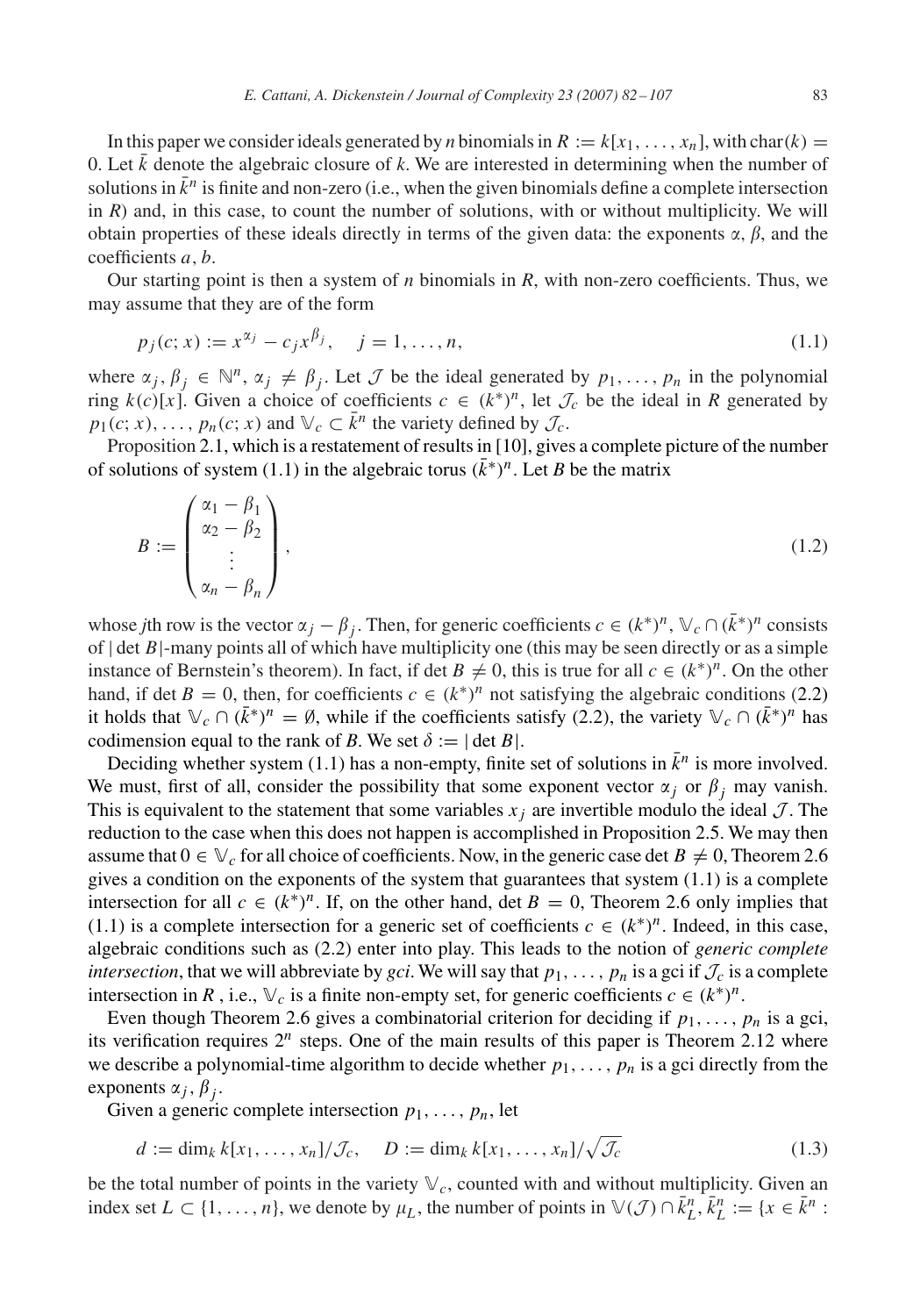$x_{\ell} = 0$  if and only if  $\ell \in L$ , counted with multiplicity. We set  $[n] := \{1, \ldots, n\}$  and  $\mu := \mu_{[n]},$ the multiplicity at the origin.

In Section [3](#page-9-0) we compute  $d$ ,  $D$ , and  $\mu$ <sub>L</sub> for a gci. A key ingredient is what we call *parametric reduction*, which allows us to reduce the study of generic complete intersection binomial ideals to a particular class of ideals with a normalized presentation. We show in Theorem [3.2](#page-10-0) that we can keep track of the various multiplicities through the process of parametric reduction. We then compute *d* and *D* for so-called *irreducible systems*. We show that an irreducible system that is in normal form may behave in one of three possible ways: its binomials are a standard basis for either a global or a local term order, or they are weighted homogeneous. This allows us to read off the dimension and multiplicities from the exponents (cf. Theorem [3.5\)](#page-12-0). Interestingly, the linear algebra problem that underlies these results appeared in the work ofVinberg about Cartan matrices [\[18, Theorem 4.3\].](#page-24-0) For generic exponents, a binomial system in normal form is irreducible and has det  $B \neq 0$ . Hence, Theorem [3.5](#page-12-0) gives a polynomial time algorithm for computing the number of solutions of a complete intersection binomial system with generic exponents and arbitrary non-zero coefficients.

We next consider the case of a general gci. Using a well-known quadratic-time algorithm, due to Tarjan [\[30\],](#page-25-0) we find a block decomposition of the system into irreducible ones. From this decomposition we construct an acyclic directed graph naturally attached to the system. In Theorem [3.15,](#page-17-0) we give an explicit combinatorial formula to compute the dimensions and multiplicities of the system from this graph.

Section [4](#page-19-0) is devoted to counting complexity issues. We reverse the correspondence from binomial systems to acyclic digraphs and assign to each such graph a simple binomial system. The number of solutions of this system corresponds to invariants of the graph whose computation is known to be #*P*-complete. Indeed, we show that particular instances correspond to counting independent sets in bipartite graphs, or more generally, antichains in a poset; both of these problems are known to be #*P*-complete [\[31](#page-25-0)[,24\].](#page-24-0) Hence, even though the problem of deciding whether a system is a gci as well as the problem of counting the number zeros in the torus of the binomial system defined by [\(1.1\)](#page-1-0), are solvable in polynomial time, we prove in Theorem [4.3](#page-20-0) that counting the total number of affine solutions, with or without multiplicity, is a #*P*-complete problem. Thus, binomial systems furnish a very simple example of the type of problems, "easy" to decide but "hard" to count that motivated Valiant's introduction of the notion of counting complexity [\[31\].](#page-25-0) Finally, in Proposition [4.5](#page-21-0) we identify another class of systems whose solutions may be computed in polynomial time.

The last section of the paper is devoted to brief discussions of some of the applications of this work which motivated our study. We show, first of all, how Theorem [3.15](#page-17-0) may be applied to compute the multiplicity and geometric degree [\[2\]](#page-24-0) of the primary components of a lattice basis ideal  $J \subset k[x_1, \ldots, x_m]$ . This, in turn, may be used to describe the holonomic rank of Horn systems of hypergeometric partial differential equations and to study sparse discriminants, generalizing the codimension-two case. [\[8,7\].](#page-24-0) Finally, we recall the results of [\[29, Chapter 10\]](#page-25-0) relating the study of systems of partial differential equations with constant coefficients with that of the corresponding algebraic system.

#### **2. Complete intersections and normal forms**

We begin by considering the question of when binomials  $p_1(c; x), \ldots, p_n(c; x)$  as in [\(1.1\)](#page-1-0) define a complete intersection when viewed as elements of the Laurent polynomial ring  $S :=$  $k[x_1^{\pm 1}, \ldots, x_n^{\pm 1}]$ . Let *B* be the  $n \times n$  exponent matrix defined in [\(1.2\)](#page-1-0). We note that even though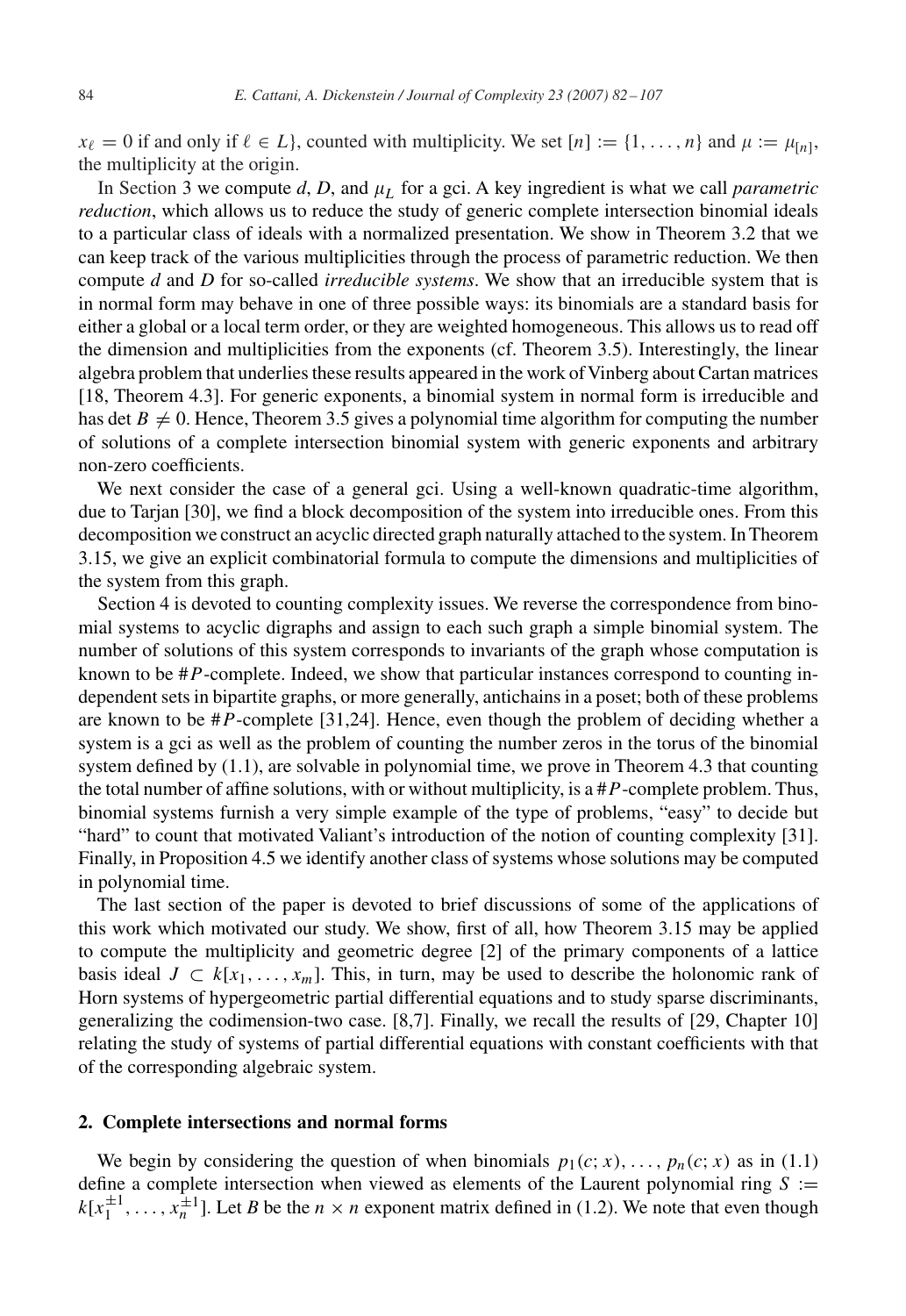<span id="page-3-0"></span>the rows of *B* are only defined up to sign, this will not affect our arguments. It follows from [\[10, Theorem 2.1\]](#page-24-0) that if det  $B \neq 0$  then, for any choice of coefficients in  $(k^*)^n$ ,  $p_1(c; x)$ , ...,  $p_n(c; x)$  define a regular sequence in *S*. Moreover, the system of equations

$$
p_j(c; x) = 0, \quad j = 1, \dots, n
$$
\n(2.1)

has | det *B*|-many solutions in the algebraic torus  $(k<sup>*</sup>)<sup>n</sup>$  and all of them are simple.

On the other hand, if det  $B = 0$  then  $p_1(c; x), \ldots, p_n(c; x)$  do not define a complete intersection in *S* for any choice of coefficients. Indeed, if system (2.1) has a solution  $x \in (k^*)^n$ , it will necessarily have infinitely many. Let  $R$  be the lattice of relations

$$
\mathcal{R} := \left\{ m \in \mathbb{Z}^n : \sum_{j=1}^n m_j (\alpha_j - \beta_j) = 0 \right\}.
$$

For any  $m \in \mathcal{R}$  we have a  $\overline{k}^*$ -action on the set of solutions of (2.1) defined by  $(t; x) \mapsto$  $(t^{m_1}x_1,\ldots,t^{m_n}x_n)$ , and therefore the set of solutions could never be finite. Note also that if det *B* = 0 then, for generic coefficients  $c_j$ , (2.1) has no solutions. In fact, if  $x \in (\bar{k}^*)^n$  is a solution of (2.1) we have

$$
x^{\alpha_j - \beta_j} = c_j \quad \text{for all } j = 1, \dots, n,
$$

and therefore

$$
\prod_{j=1}^{n} c_j^{m_j} = 1 \quad \text{for all } m \in \mathcal{R}.
$$

Thus, if  $v^1, \ldots, v^r$  is a basis of R, a necessary condition for  $p_1(c; x), \ldots, p_n(c; x)$  to have a solution in  $(\bar{k}^*)^n$  is that

$$
\prod_{j=1}^{n} c_j^{\nu_j^{\ell}} = 1 \quad \text{for all } \ell = 1, \dots, r.
$$
 (2.2)

This condition is also sufficient. Suppose that (2.2) holds and let  $\mathcal L$  be the sublattice of  $\mathbb Z^n$  spanned by  $\alpha_j - \beta_j$ ,  $j = 1, ..., n$ . Denote by  $\rho: \mathcal{L} \to \overline{k}^*$  the group homomorphism (i.e., the partial character) defined by

$$
\rho(\alpha_j - \beta_i) = c_j.
$$

The equalities in (2.2) imply that  $\rho$  is well-defined and, since up to a monomial (which is invertible in the Laurent polynomial ring),

$$
p_j(x) = x^{\alpha_j - \beta_j} - \rho(\alpha_j - \beta_j),
$$

it follows from [\[10, Theorem 2.6\]](#page-24-0) that  $p_1(c; x)$ , ...,  $p_n(c; x)$  define an ideal in *S* of codimension equal to the rank of  $\mathcal L$ . Hence we obtain:

**Proposition 2.1.** *Let*  $p_1(c; x), \ldots, p_n(c; x)$  *be as in* [\(1.1\)](#page-1-0) *and B as above. For any choice of coefficients*  $c \in (k^*)^n$ , the ideal they generated in S is a complete intersection if and only if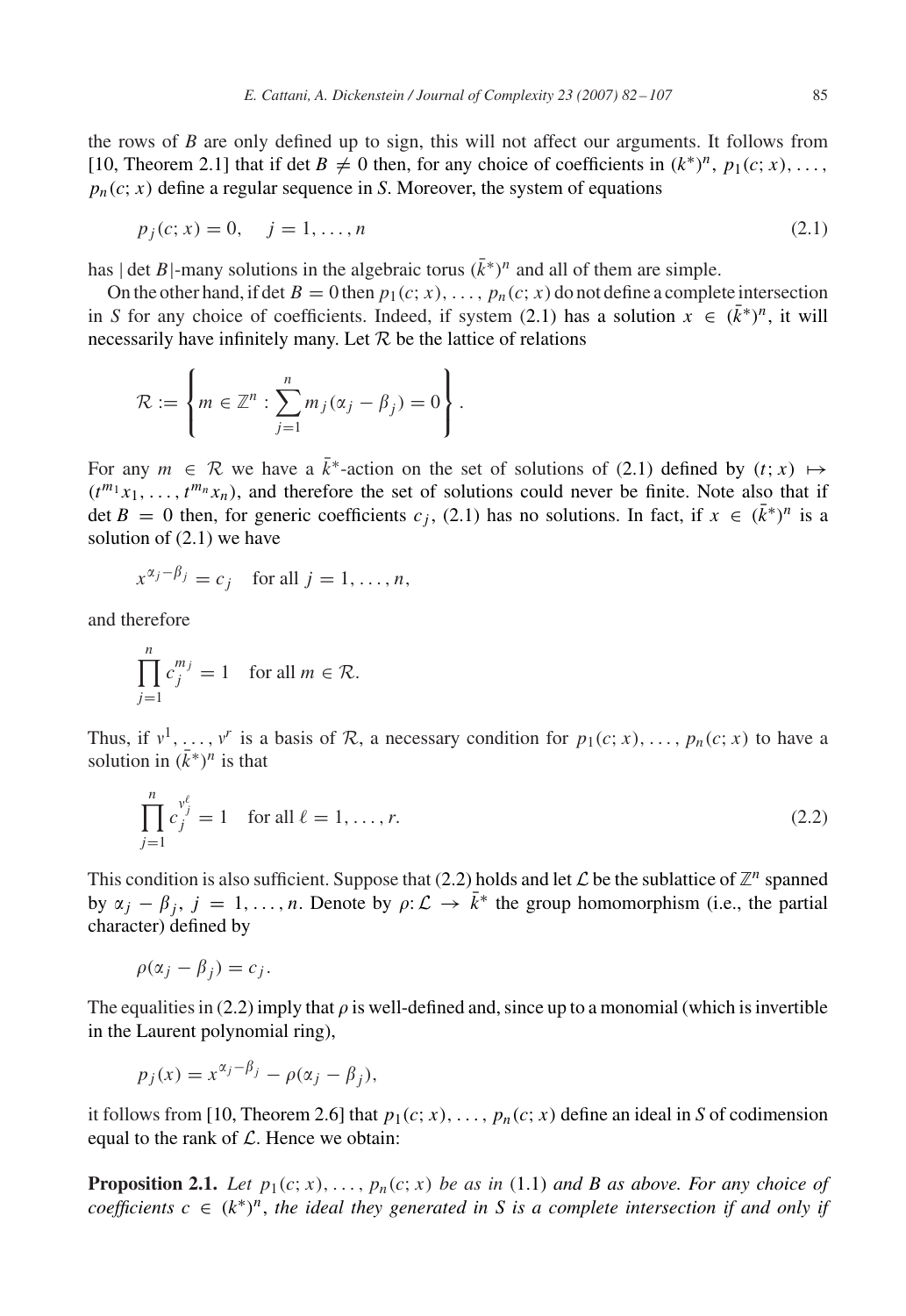<span id="page-4-0"></span>det  $B \neq 0$ . If det  $B = 0$  *and the identities* [\(2.2\)](#page-3-0) *are satisfied then the binomials* [\(1.1\)](#page-1-0) *define an ideal in S of codimension equal to the rank of B*.

In the remaining part of this section, we will discuss criteria for deciding when  $p_1, \ldots, p_n$  is a gci. Since we are not assuming that  $supp(\alpha_j) \cap supp(\beta_j) = \emptyset$ , where, for  $v \in \mathbb{R}^n$ :

$$
supp(v) := \{i \in [n] : v_i \neq 0\},\
$$

the matrix  $B$ , by itself, does not allow us to recover the exponents of the binomials  $(1.1)$ . It is useful to introduce the following concept, already present in the work of Scheja et al. [\[26\]:](#page-25-0)

**Definition 2.2.** Let  $p_j = x^{\alpha_j} - c_j x^{\beta_j}$ ,  $j = 1, \ldots, n$ , be a system of binomials in  $k[x_1, \ldots, x_n]$ . For each index set  $K \subset [n]$ , let

$$
Z(K) := \{ j \in [n] : \text{supp}(\alpha_j) \cap K \neq \emptyset \text{ and } \text{supp}(\beta_j) \cap K \neq \emptyset \}. \tag{2.3}
$$

We start by showing that we can restrict ourselves to the case where  $0 \in V_c$ . Since this property is equivalent to the statement that all exponent vectors are non-zero, it is independent of the choice of coefficients. We want to identify all indices *i* for which  $x_i$  is invertible modulo the ideal  $\mathcal{J}$ , i.e., the *x<sub>i</sub>* coordinate of any solution to the system of binomials is necessarily non-zero. Set  $I_0 = \emptyset$ and, for  $\ell \geq 1$ , let

$$
I_{\ell} := \bigcup \{ \text{supp}(\alpha_j) : \text{supp}(\beta_j) \subset I_{\ell-1} \} \cup \bigcup \{ \text{supp}(\beta_j) : \text{supp}(\alpha_j) \subset I_{\ell-1} \}
$$

and  $I = \bigcup_{\ell} I_{\ell}$ . Induction on  $\ell$  shows easily that if  $i \in I$ , the variable  $x_i$  is invertible modulo the ideal  $\mathcal J$  and, conversely, that these are all the variables invertible modulo  $\mathcal J$ . Thus, after reordering of variables and polynomials, we may assume that the variables  $x_{r+1}, \ldots, x_n$  are invertible and that the binomials  $p_{s+1}, \ldots, p_n$  involve only the variables  $x_{r+1}, \ldots, x_n$ , while for  $j \leq s$  both monomials  $x^{\alpha_j}$  and  $x^{\beta_j}$  are divisible by at least one of the variables  $x_i$ ,  $i \leq r$ , i.e., that  $Z([r]) = [s]$ . Following [\[13\]](#page-24-0) we define:

**Definition 2.3.** Let  $x' := (x_1, \ldots, x_r), c' := (c_1, \ldots, c_s)$ . For  $j \leq s$ , set

$$
\hat{p}_j(c';x') = p_j(c'; (x_1, \ldots, x_r, 1, \ldots, 1)).
$$
\n(2.4)

Then, the binomial system  $\{\hat{p}_1, \ldots, \hat{p}_s\} \subset k(c')[x']$  is called the *derived system* of  $p_1, \ldots, p_n$ . We denote by  $\hat{B}$  the associated  $s \times r$  matrix as in [\(1.2\)](#page-1-0).

Note that  $0 \in \mathbb{V}(\hat{p}_1, \ldots, \hat{p}_s)$  and that the matrix *B* is of the form

$$
B = \left(\begin{array}{cc} \hat{B} & * \\ 0 & B_2 \end{array}\right).
$$

**Lemma 2.4.** Assume  $p_1, \ldots, p_n$  as in [\(1.1\)](#page-1-0) is a gci and let *r*, *s* be as above. Then,  $r = s$  and  $\det(B_2) \neq 0$ .

**Proof.** Since the variables  $x_{r+1}, \ldots, x_n$  are all invertible modulo  $\mathcal{J}$ , the system of equations  $p_{s+1} = \cdots = p_n = 0$ , is equivalent to the system  $x^{\alpha_j - \beta_j} = c_j$ , for all  $j = s + 1, \ldots, n$ . Hence, arguing as in the discussion leading to Proposition [2.1,](#page-3-0) we see that each integer relation among the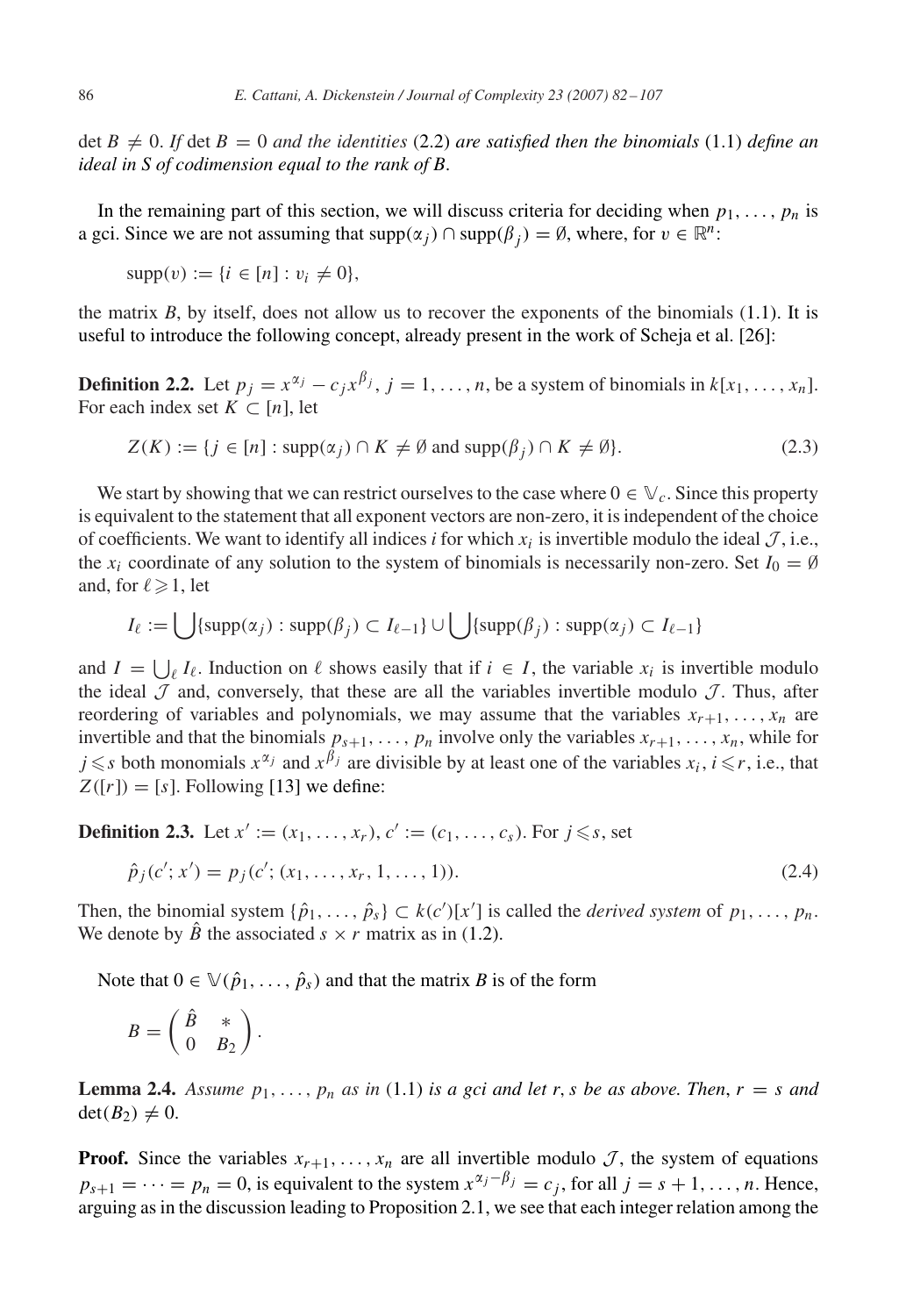<span id="page-5-0"></span>vectors  $\alpha_j - \beta_j$ ,  $j = s + 1, \ldots, n$  imposes a polynomial condition on the coefficients as in [\(2.2\)](#page-3-0). If  $s < r$ , then  $n - r < n - s$  and so there exists a non-trivial relation. Therefore,  $p_1, \ldots, p_n$  has generically no solutions, a contradiction. On the other hand, if  $s > r$ , or if  $r = s$  and  $det(B_2) = 0$ , then, generically, the system  $p_{s+1}(x_{r+1},...,x_n) = \cdots = p_n(x_{r+1},...,n) = 0$  has either no solutions or infinitely many in  $(k<sup>*</sup>)<sup>n-r</sup>$ . Since any solution of these equations may be extended to a solution of [\(2.1\)](#page-3-0) by setting  $x_1 = \cdots = x_r = 0$ , we get a contradiction again. So  $s = r$  and  $\det(B_2) \neq 0$ , as claimed.  $\square$ 

**Proposition 2.5.** *Let*  $p_1, \ldots, p_n$ , *B be as above. Assume that*  $s = r$  *and*  $\det(B_2) \neq 0$ . Let  $\hat{p}_1, \ldots, \hat{p}_r$  *be the derived system. Then*  $p_1, \ldots, p_n$  *is a gci if and only if*  $\hat{p}_1, \ldots, \hat{p}_r$  *is a gci.* 

**Proof.** Assume  $p_1, \ldots, p_n$  is a gci and let U be an open dense subset of  $(k^*)^n$  such that the binomials with coefficients in U define a complete intersection ideal in  $\bar{k}[x_1, \ldots, x_n]$ . It suffices to show that the intersection of U with the fiber  $(k^*)^r \times \{(1,\ldots,1)\}\)$  is also Zariski dense in the fiber. Let  $a'' \in (\bar{k}^*)^{n-r}$  be such that  $U \cap ((\bar{k}^*)^r \times {a''})$  is Zariski dense. Let  $\lambda'' \in (\bar{k}^*)^{n-r}$  be a common zero of  $p_{r+1}(a''; x), \ldots, p_n(a^{n'}; x)$ . Then, since  $s = r$ , the change of variables that sends  $x_i$  to itself for  $i = 1, \ldots, r$  and

$$
x_j \mapsto x_j/\lambda''_j, \quad j = r+1, \dots, n,
$$

transforms any of the last  $n - r$  polynomials  $p_j$ ,  $j = r + 1, \ldots, n$ , into a non-zero multiple of  $x^{\alpha_j} - x^{\beta_j}$  and, for *i*  $\leq r$ , the binomial  $p_i$  into a non-zero multiple of

$$
x^{\alpha_i} - (\lambda'')^{\alpha''_i - \beta''_i} c_i x^{\beta_i},
$$

where  $\alpha''_i$ ,  $\beta''_i \in \mathbb{N}^{n-r}$  denote the vectors consisting of the last *n*−*r* coordinates of  $\alpha_i$ ,  $\beta_i$ . Since this scalar transformation in the coefficient space  $(\bar{k}*)^r$  preserves Zariski dense subsets our assertion follows.

Conversely, assume that  $\hat{p}_1, \ldots, \hat{p}_r$  is a gci and that  $\det(B_2) \neq 0$ . Let  $\varphi$  be a non-zero polynomial such that  $\varphi(c') \neq 0$  for a given *r*-tuple of coefficients  $c' = (c_1, \ldots, c_r)$  implies that the corresponding polynomials  $\hat{p}_1(c'; x'), \ldots, \hat{p}_r(c'; x')$  define a complete intersection. Denote as before  $c'' = (c_{r+1}, \ldots, c_n)$  and consider the rational function

$$
\psi(c',c'')=\prod_{\lambda''\in\mathbb{V}_{c''}}\varphi((\lambda'')^{\alpha''_1-\beta''_1}c_1,\ldots,(\lambda'')^{\alpha''_r-\beta''_r}c_r).
$$

If  $\psi(c', c'')$  is defined and non-zero, then for any choice of the  $|\det(B_2)|$ -many roots  $\lambda''$  of the last  $n - r$  polynomials, the specialized system

$$
p_1(c'; (x', \lambda'')) = \cdots = p_r(c'; (x', \lambda'')) = 0
$$

has finitely many solutions and, consequently,  $p_1, \ldots, p_n$  is a gci.  $\Box$ 

The following result is a reformulation of Theorem 2.3 in [\[13\].](#page-24-0)

**Theorem 2.6.** *Let*  $p_1, \ldots, p_n$  *be as in* [\(1.1\)](#page-1-0) *and suppose that*  $0 \in \mathbb{V}(\mathcal{J})$ *. Then,*  $p_1, \ldots, p_n$  *is a gci if and only if*  $|Z(K)| \leq |K|$  *for all*  $K \subset [n]$ .

**Proof.** Suppose there exists  $K \subset [n]$  such that  $|Z(K)| > |K|$ . Assume that *K* is maximal with this property. After reordering, if necessary, we may assume that  $K = \{r + 1, \ldots, n\}$  and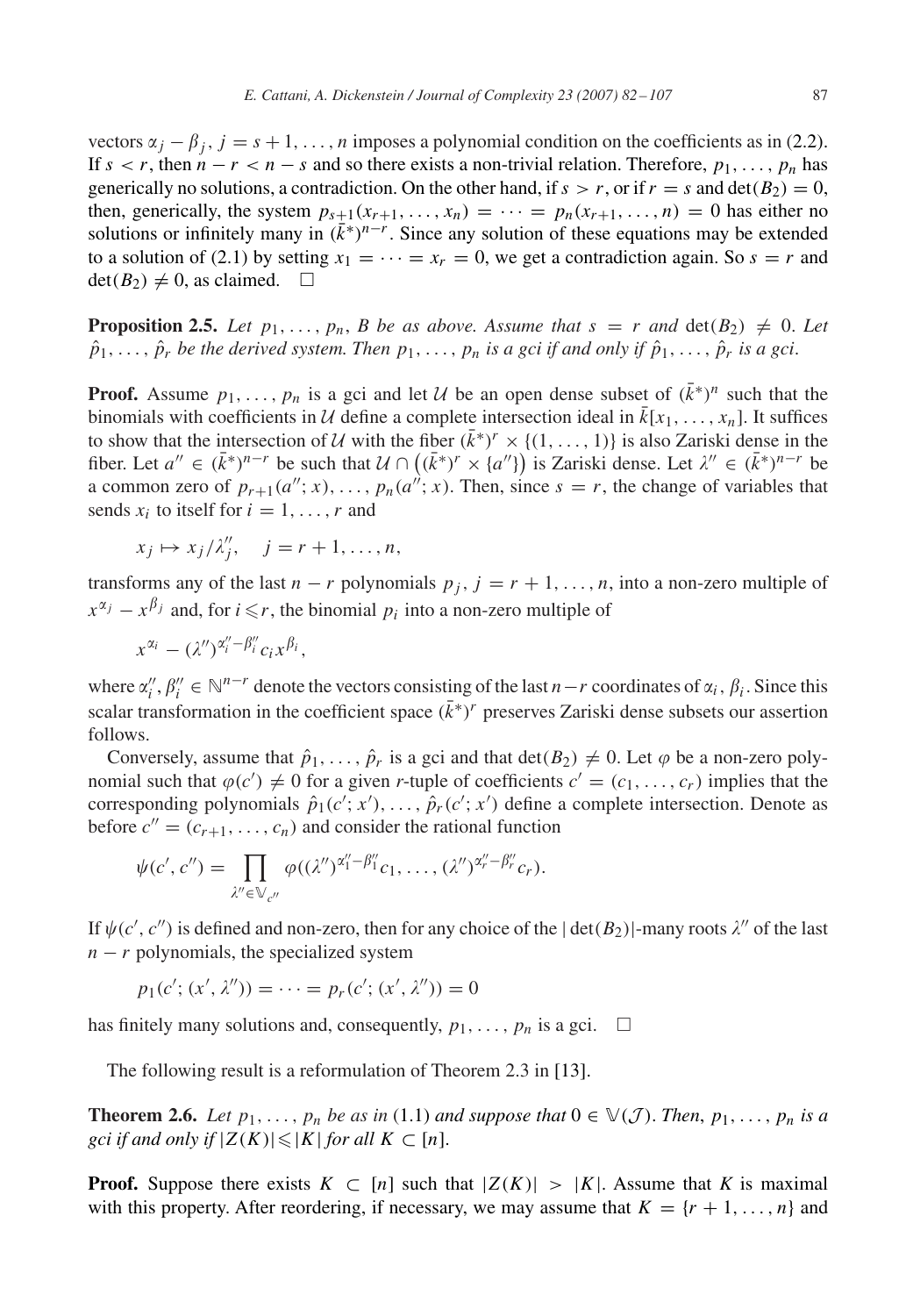<span id="page-6-0"></span> $Z(K) = \{s+1, \ldots, n\}$  where  $s < r$ . Since  $0 \in \mathcal{V}(\mathcal{J})$ , the maximality assumption implies that the first *s* binomials depend only on  $x' = (x_1, \ldots, x_r)$ . Otherwise, we may assume that there exists  $k_1 > r$ ,  $k_1 \in \text{supp}(\alpha_s)$ . Since  $0 \in \mathbb{V}(\mathcal{J})$ ,  $\text{supp}(\beta_s) \neq \emptyset$ . If there exists  $k_2 > r$ ,  $k_2 \in \text{supp}(\beta_s)$ , then  $s \in Z(K)$  which is a contradiction. Therefore,  $\text{supp}(\beta_s) \subset [r]$  and for any  $\ell \in \text{supp}(\beta_s)$ , *K*<sup>*'*</sup> := *K* ∪ { $\ell$ } satisfies *Z(K)* ∪ { $s$ } ⊂ *Z(K'*). Hence  $|Z(K')|$  >  $|K'|$  and this contradicts the maximality of *K*.

Thus, for a given choice of coefficients, the system

$$
p_1(c; x') = \dots = p_s(c; x') = 0 \tag{2.5}
$$

is either inconsistent or its solution space has dimension at least *r* − *s >* 0. Since, any solution of (2.5) can be extended to a solution of the full system by setting the *K*-coordinates equal to zero, it follows that  $p_1, \ldots, p_n$  is not a gci.

Conversely, suppose  $|Z(K)| \leq |K|$  for all  $K \subset [n]$ . In order to show that  $p_1, \ldots, p_n$  is a gci it suffices to prove that given any subset  $L \subset [n]$ , for generic coefficients  $p_1(c; x), \ldots, p_n(c; x)$ has at most finitely many solutions with zeros in  $\bar{k}_L^n$ , where

$$
\bar{k}_L^n = \{x \in \bar{k}^n : x_\ell = 0 \text{ if and only if } \ell \in L\}.
$$
\n
$$
(2.6)
$$

Assume that for some choice of coefficients, there exists a solution in  $\bar{k}_L^n$ . Then, for any  $i \notin Z(L)$ , *p<sub>i</sub>* depends only on the variables in *J*, the complement of *L* in [*n*] and hence, since  $0 \in \mathbb{V}(\mathcal{J})$ ,  $Z(L)^c \subset Z(J)$ . Since, by assumption  $|Z(L)| \leq |L|$  and  $|Z(J)| \leq |J|$ , we deduce that

$$
|L| \leqslant |Z(J)^c| \leqslant |Z(L)| \leqslant |L|,
$$

and therefore  $|Z(L)|=|L|$ . Reordering we may assume that  $J = Z(J) = [r]$  and let  $B_1(L)$ denote the  $r \times r$  exponent matrix as in [\(1.2\)](#page-1-0). If det  $B_1(L) = 0$ , then for generic coefficients the first *r* binomials have no solutions in  $(k<sup>*</sup>)<sup>r</sup>$  and hence, generically,  $p_1(c; x), \ldots, p_n(c; x)$  have no solutions in  $\bar{k}_L^n$ . On the other hand, if det  $B_1(L) \neq 0$  then, for all choices of coefficients in  $(k<sup>*</sup>)<sup>r</sup>$ , there exists finitely many solutions of  $p_1 = \cdots = p_r = 0$  in  $(k<sup>*</sup>)<sup>r</sup>$  and hence finitely many solutions of  $p_1(c; x), \ldots, p_n(c; x)$  with zeros exactly in *L*.  $\Box$ 

**Remark 2.7.** Note that in the proof of Theorem [2.6](#page-5-0) we have shown that if  $p_1, \ldots, p_n$  is a gci, *L* ⊂ [*n*], and  $\bar{k}_L^n$  is as in (2.6), then, for generic coefficients, there exists a solution in  $\bar{k}_L^n$  if and only if  $|Z(L)|=|L|$  and, after reordering so that  $Z(L)=L=\{r+1,\ldots,n\}$ , the binomials  $p_1, \ldots, p_r$  depend only on the first *r* variables, and the corresponding  $r \times r$  exponent matrix  $B_1(L)$ is non-singular. Moreover, for generic  $c \in (k^*)^n$ , there are  $|\det B_1(L)|$ -many points (counted without multiplicity) in  $\mathbb{V}_c \cap \overline{k}_L^n$ . Then, the number of points in  $\mathbb{V}_c$ , counted without multiplicity, is given by

$$
D = \sum_{\mu_L \neq 0} |\det B_1(L)|,\tag{2.7}
$$

where  $\mu_L$  is the total number of points in  $\mathbb{V}_c \cap \overline{k}_L^n$  counted with multiplicity. We will develop in Section [3](#page-9-0) the combinatorics needed to describe all sets L with  $\mu_L \neq 0$  and we shall show in Section [4](#page-19-0) that counting the number of such sets is a #*P*-complete problem.

Note that if  $0 \in \mathcal{V}(\mathcal{J})$ , the condition that  $p_1, \ldots, p_n$  is a gci depends only on the combinatorics of the exponents  $\alpha_j$ ,  $\beta_j$ . It follows from Proposition [2.1](#page-3-0) and Theorem [2.6](#page-5-0) that when det(B)  $\neq 0$ ,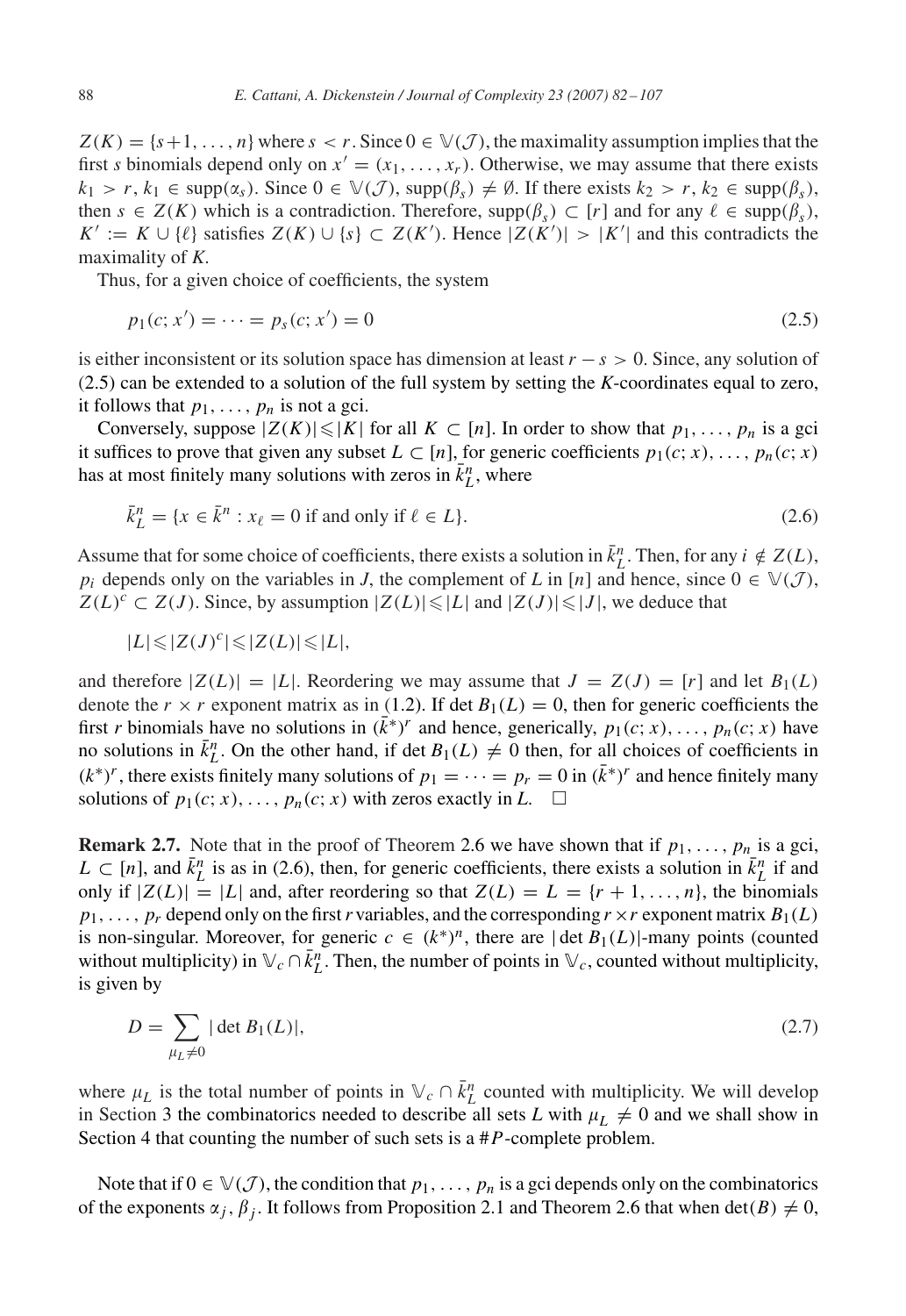<span id="page-7-0"></span>if  $p_1, \ldots, p_n$  is a gci, then it is a complete intersection for any choice of the coefficients (as long as  $c_j \in k^*$ ).

The variant of the Fischer–Shapiro criterion embodied in Theorem [2.6](#page-5-0) allows us to determine whether  $p_1, \ldots, p_n$  is a gci. However, this involves checking exponentially many conditions, one for each subset  $K \subset [n]$ . We will now show how this can be done in a number of steps that depends polynomially (on *n*). We begin with the following simple corollary to Theorem [2.6.](#page-5-0)

**Corollary 2.8.** *Suppose*  $p_1, \ldots, p_n$  *is a gci and*  $0 \in \mathbb{V}(\mathcal{J})$ *. Let* 

$$
\mathcal{M} = \{x^{\alpha_j}, x^{\beta_j}; j = 1, \ldots, n\}
$$

*denote the set of monomials appearing in*  $p_1, \ldots, p_n$ . *Then for each*  $i \in [n]$  *there exists*  $r_i > 0$ *such that*  $x_i^{r_i} \in \mathcal{M}$ .

**Proof.** If for some  $i \in [n]$ ,  $x_i^{r_i} \notin M$  for all  $r_i > 0$ , then  $Z(\{1, \ldots, \hat{i}, \ldots, n\}) = [n]$ , contradicting Theorem [2.6.](#page-5-0)  $\Box$ 

One can easily give examples showing that the necessary condition in Corollary 2.8 is not sufficient to guarantee that  $p_1, \ldots, p_n$  define a gci. However, the following stronger notion provides a sufficient condition.

**Definition 2.9.** We say that  $p_1, \ldots, p_n$  are in *normal form* if and only if for all  $i \in [n]$ 

 $p_i = x_i^{r_i} - c_i x^{\beta_i}, \quad r_i > 0, \ \beta_i \neq 0.$ 

Note that if the system is in normal form then  $0 \in \mathbb{V}(\mathcal{J})$ .

**Proposition 2.10.** Assume  $p_1, \ldots, p_n$  are in normal form. Then  $p_1, \ldots, p_n$  is a gci.

**Proof.** For any  $K \subset [n], Z(K) \subset K$  and the result follows from Theorem [2.6.](#page-5-0)  $\Box$ 

We will next show how to reduce ourselves to systems  $p_1, \ldots, p_n$  in normal form.

### *2.1. Parametric reduction*

Let  $p_1, \ldots, p_n$  be a binomial system and suppose that they satisfy the necessary condition in Corollary 2.8, but that it is not possible to relabel variables and binomials, or invert the coefficient of one or more binomials, so as to put the system in normal form. This means that one of the binomials must contain two monomials of the form  $x_i^{r_i}$  and  $x_j^{r_j}$  with  $i \neq j$ . Then, after relabeling we may assume that  $p_n$  is of the form

$$
p_n = x_n^{\ell} - c_n x_{n-1}^m, \quad \ell, m > 0.
$$
\n(2.8)

Let  $q := \gcd(m, \ell)$  and set  $m' := m/q$ ,  $\ell' := \ell/q$ . We will consider the polynomial map that sends polynomials in *n* variables  $x_1, \ldots, x_n$  to polynomials in  $n - 1$  variables  $u_1, \ldots, u_{n-1}$ :

$$
x_i \mapsto u_i, \quad i = 1, \dots, n-2; \quad x_{n-1} \mapsto u_{n-1}^{\ell'}, \quad x_n \mapsto u_{n-1}^{m'}.
$$
 (2.9)

Let  $\tilde{p}_j$ ,  $j = 1, \ldots, n-1$  be the image of the binomials  $p_1, \ldots, p_{n-1}$ . We will refer to  $\tilde{p}_1, \ldots, \tilde{p}_{n-1}$ as a *parametric reduction* of  $p_1, \ldots, p_n$  and denote by  $\tilde{J}$  the ideal they generate in  $k(c_1, \ldots, c_{n-1})$  $[u_1, \ldots, u_{n-1}].$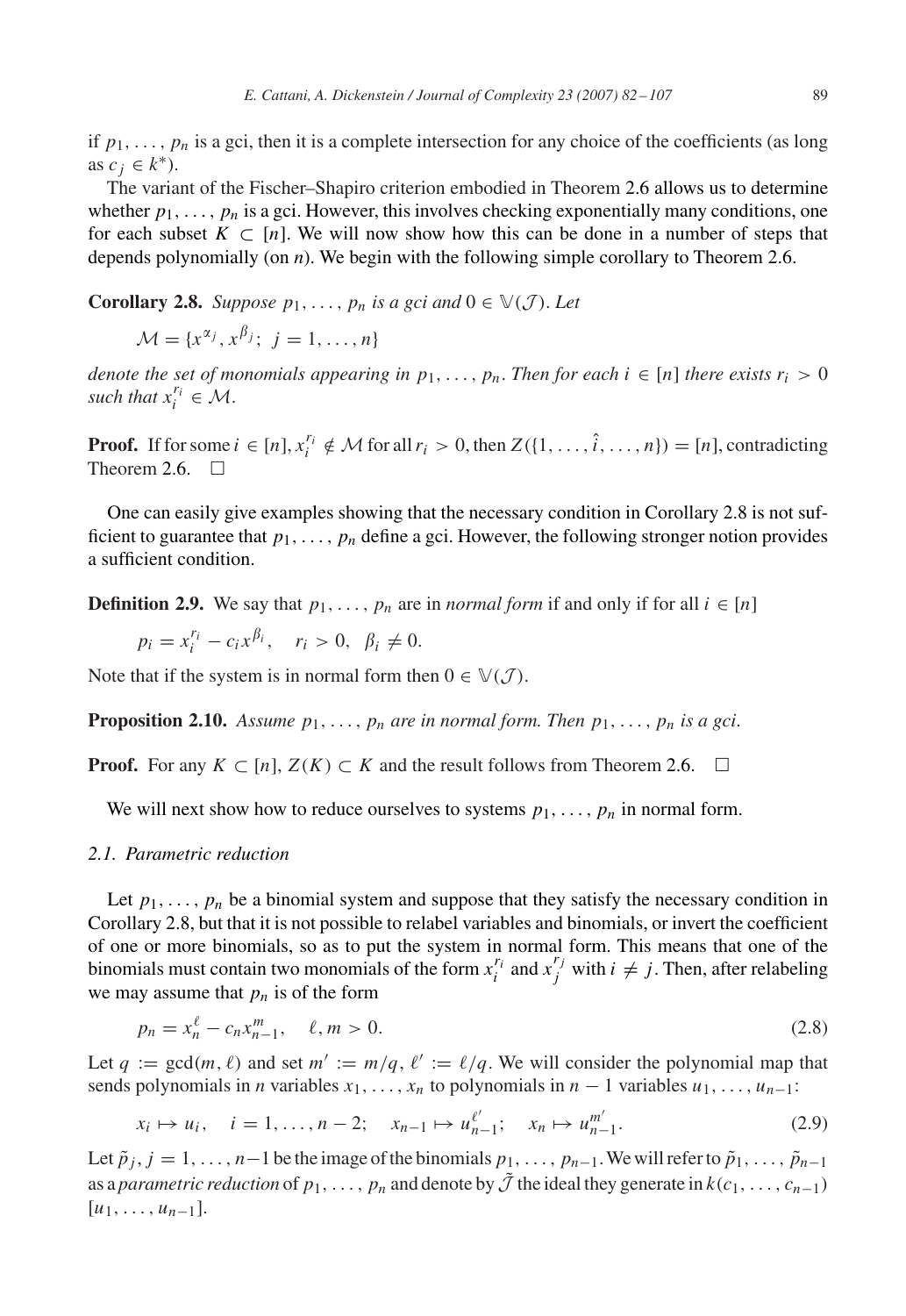<span id="page-8-0"></span>**Proposition 2.11.** *Suppose*  $\tilde{p}_1, \ldots, \tilde{p}_{n-1}$  *is a parametric reduction of*  $p_1, \ldots, p_n$  *and let B and B be the associated matrices. Then*  $|\det B| = q \cdot |\det B|$ . Moreover,  $0 \in \mathbb{V}(\mathcal{J})$  *if and only if*  $0 ∈ ∇(J)$  *and, in this case, p*<sub>1</sub>*,..., p<sub>n</sub> is a gci if and only if*  $\tilde{p}_1, \ldots, \tilde{p}_{n-1}$  *is gci.* 

**Proof.** The matrix *B* is of the form

$$
B=\begin{pmatrix}\tilde{b}_1&\ldots&\tilde{b}_{n-2}&\tilde{b}_{n-1}&\tilde{b}_n\\0&\ldots&0&-m&\ell\end{pmatrix},
$$

where  $\tilde{b}_1, \ldots, \tilde{b}_n$  are vectors in  $\mathbb{Z}^{n-1}$ . On the other hand, the matrix  $\tilde{B}$  is given by

$$
\tilde{B} = (\tilde{b}_1 \ldots \tilde{b}_{n-2} \ell' \tilde{b}_{n-1} + m' \tilde{b}_n).
$$

The first assertion now follows from a last-row expansion of det *B*.

Suppose now that  $p_1, \ldots, p_n$  is not a gci. By Theorem [2.6](#page-5-0) there exists  $K \subset [n]$  such that  $|Z(K)| > |K|$ . If  $K ⊂ [n-1]$ , then  $Z(K) ⊂ [n-1]$  as well and therefore by Theorem [2.6](#page-5-0) *p*<sup>1</sup>,...,  $\tilde{p}_{n-1}$  is not a gci either. If  $n \in K$ , then taking  $K = K \setminus \{n\}$  we get that  $Z(K) \setminus \{n\} \subset Z(\tilde{K})$ . Hence  $|Z(K)| > |K|$  and  $\tilde{p}_1, \ldots, \tilde{p}_{n-1}$  is not a gci.

Conversely, if  $\tilde{p}_1, \ldots, \tilde{p}_{n-1}$  is not a gci then there exists  $\tilde{K} \subset [n-1]$  such that  $|Z(\tilde{K})| > |\tilde{K}|$ . If  $\tilde{K}$  ⊂ [*n* − 2] we take  $K = \tilde{K}$  and then  $Z(K) = Z(\tilde{K})$ ; if, on the other hand, *n* − 1 ∈  $\tilde{K}$ , then we take  $K = \tilde{K} \cup \{n\}$  in which case  $Z(K) = Z(\tilde{K}) \cup \{n\}$ . In either case  $|Z(K)| > |K|$  and we are done.  $\Box$ 

The results of this section may be summarized in a polynomial-time algorithm to check whether a binomial system is a gci.

**Theorem 2.12.** We may decide in polynomial time whether  $p_1, \ldots, p_n$  is a gci. Moreover, if *it is known that* det  $B \neq 0$  *we can check if*  $p_1(c; x), \ldots, p_n(c; x)$  *is a complete intersection in time*  $O(n^2)$ .

**Proof.** It is easy to see from the procedure for constructing the derived system that this step may be accomplished in at most  $O(n^2)$  steps. If the number of non-invertible variables does not equal the number of binomials in the derived system then, by Lemma [2.4,](#page-4-0)  $p_1, \ldots, p_n$  is not a gci. Again by Lemma [2.4](#page-4-0) we next check whether det  $B_2 \neq 0$  (this is, of course, unnecessary if it is known that det  $B \neq 0$ ). If so, Proposition [2.5](#page-5-0) allows us to restrict ourselves to the derived system. We move down the list of binomials searching for binomials of the form  $x_i^{r_i} - cx_j^{r_j}$ . Whenever such a binomial is found we do parametric reduction and reduce by one the number of binomials and of variables. This step is then repeated until there are no longer any binomials of that form. Clearly, this process stops after a quadratic number of steps. Then  $p_1, \ldots, p_n$  is a gci if and only if Corollary [2.8](#page-7-0) holds. This verification can certainly be carried out in quadratically many steps.  $\Box$ 

**Example 2.13.** Consider the following binomials in  $k[x_1, \ldots, x_8]$ :

$$
p_1 = x_1^2 - x_2^3, \quad p_2 = x_1x_2 - x_1x_3, \quad p_3 = x_1^2x_2x_3 - x_3^7, p_4 = x_4^2 - x_1^2x_4^3, \quad p_5 = x_5^2 - x_6^4, \quad p_6 = x_5x_6 - x_2x_3x_7^2x_8, p_7 = x_5x_7 - x_7^2, \quad p_8 = x_8^3 - x_1x_6x_7x_8,
$$

where, since det  $B \neq 0$ , we have set all coefficients  $c_j = 1$ . Although the system satisfies the necessary condition in Corollary [2.8,](#page-7-0) it is not in normal form. We may apply parametric reduction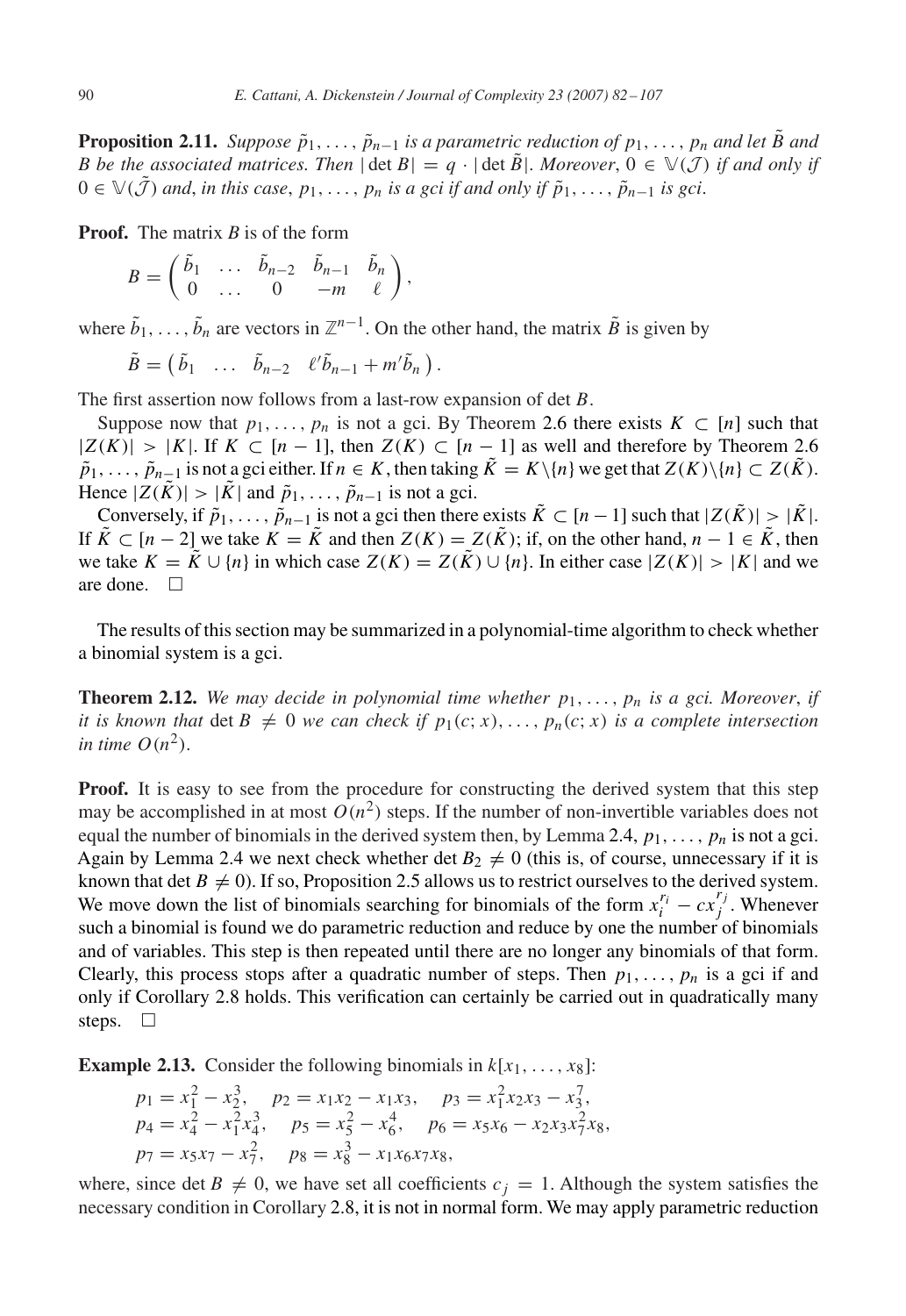<span id="page-9-0"></span>simultaneously to the binomials  $p_1$  and  $p_5$  by considering the polynomial map from  $k[x_1, \ldots, x_8]$ to  $k[u_1, \ldots, u_6]$  that sends

$$
x_1 \mapsto u_1^3, \quad x_2 \mapsto u_1^2, \quad x_3 \mapsto u_2, \quad x_4 \mapsto u_3,
$$
  

$$
x_5 \mapsto u_4^2, \quad x_6 \mapsto u_4, \quad x_7 \mapsto u_5, \quad x_8 \mapsto u_6.
$$

Here we have taken into account that the gcd of the exponents in  $p<sub>5</sub>$  is 2. After changing signs when necessary, the new system  $\tilde{p}_1, \ldots, \tilde{p}_6$  is in normal form:

$$
\tilde{p}_1 = u_1^5 - u_1^3 u_2, \quad \tilde{p}_2 = u_2^7 - u_1^8 u_2, \n\tilde{p}_3 = u_3^2 - u_1^6 u_3^3, \quad \tilde{p}_4 = u_4^3 - u_1^2 u_2 u_5^2 u_6, \n\tilde{p}_5 = u_5^2 - u_4^2 u_5, \quad \tilde{p}_6 = u_6^3 - u_1^3 u_4 u_5 u_6.
$$

Thus, we conclude that  $p_1, \ldots, p_8$  defines a complete intersection. We will compute the numerical invariants of this system in Example [3.17.](#page-18-0)

#### **3. Computing the number of solutions**

We recall that if  $p_1, \ldots, p_n$  is a gci then we denote by *d* (respectively, *D*) the number of points in  $\mathbb{V}_c \cap \bar{k}^n$  counted with multiplicity (respectively, without multiplicity), for a generic choice of non-zero coefficients. Similarly, recall that for any index set  $L \subset \{1, \ldots, n\}$  we denote by  $\mu_L$  the number of points in  $\mathbb{V}_c \cap \bar{k}_L^n$  counted with multiplicity, where  $\bar{k}_L^n$  is the set of points in affine space whose coordinate  $x_{\ell} = 0$  precisely when  $\ell \in L$ . In particular,  $\mu = \mu_{n}$  denotes the multiplicity at the origin.

If  $p_1, \ldots, p_n$  is a gci but  $0 \notin V(\mathcal{J})$ , then it follows from Lemma [2.4](#page-4-0) and Proposition [2.5](#page-5-0) that the invariants *d* and *D* of  $p_1, \ldots, p_n$  are obtained from those of the derived system by multiplying times  $|\det B_2|$ . We will assume from now on that no variable is invertible modulo  $\mathcal{J}$ , i.e., that  $0 \in \mathbb{V}(\mathcal{J}).$ 

We begin this section by showing that it is enough to compute the desired numerical invariants  $d, D, \mu<sub>L</sub>$ , for ideals in normal form. We then show that if the system is irreducible, in a sense made precise below, then the only zero outside the torus is the origin and its multiplicity may be easily computed from the exponents of the system. Finally, we consider the general case and show how the various dimensions depend on the combinatorics of the irreducible components.

#### *3.1. Multiplicities and parametric reduction*

Suppose  $p_1(c; x), \ldots, p_n(c; x)$  is as in [\(1.1\)](#page-1-0) with  $p_n = x_n^{\ell} - c_n x_{n-1}^m, \ell, m > 0$ . Let  $q =$  $gcd(\ell, m)$  and

$$
p'_{n} = x_{n}^{\ell'} - c'_{n} x_{n-1}^{m'}.
$$

We will denote by  $d'$ ,  $D'$ ,  $\mu'_{L}$  the corresponding invariants for  $p_1, \ldots, p_{n-1}, p'_n$ .

We show, first of all, that by keeping track of *q* we may assume without loss of generality that  $m$  and  $\ell$  are coprime.

**Lemma 3.1.** With notation as above, set  $m' = m/q$ ,  $\ell' = \ell/q$ ,  $p'_n = x_n^{\ell'} - c'_n x_{n-1}^{m'}$  and let B and *B be the corresponding matrices*.

- (1)  $|\det B| = q \cdot |\det B'|$ .
- (2)  $p_1, \ldots, p_n$  *is a gci if and only if*  $p_1, \ldots, p_{n-1}, p'_n$  *is a gci.*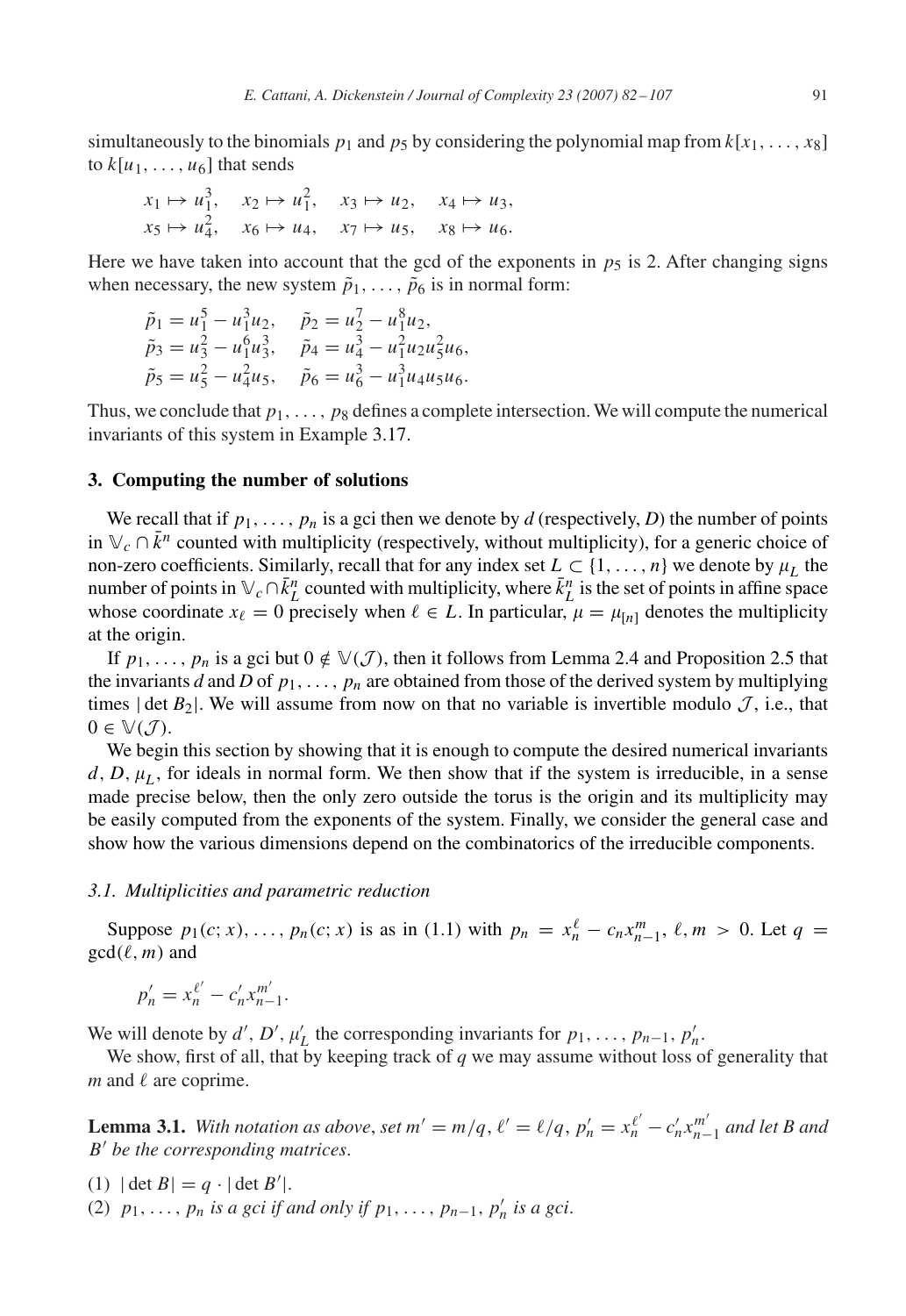- <span id="page-10-0"></span>(3) *For any index set*  $L \subset \{1, ..., n\}$ ,  $\mu_L = q \cdot \mu'_L$ .
- (4)  $d = q \cdot d'$  and  $D = q \cdot D'$ .

**Proof.** The first assertion is trivial while the second one follows from Theorem [2.6.](#page-5-0) In order to prove assertion 3, let  $(c_1, \ldots, c_n) \in (k^*)^n$  be such that  $\mathcal{J}_c$  is a complete intersection and decompose

$$
p_n = x_n^{\ell} - c_n x_{n-1}^m = \prod_{\xi \in W_q} (x_n^{\ell'} - \xi x_{n-1}^{m'}),
$$
\n(3.1)

where  $W_q$  denotes the *q*th roots of  $c_n$ . For any  $\lambda \in V_c$ , we have

$$
\dim_k (R_{\lambda}/(\mathcal{J}_c)_{\lambda}) = \sum_{\xi \in W_q} \dim_k (R_{\lambda}/(\mathcal{J}_{\xi})_{\lambda}),
$$

where  $\mathcal{J}_{\xi} := \langle p_1(c; x), \dots, p_{n-1}(c; x), x_n^{\ell'} - \xi x_{n-1}^{m'} \rangle$ . Therefore,

$$
\sum_{\lambda \in \mathbb{V}_c \cap \bar{k}_L^n} \dim_k (R_{\lambda}/(\mathcal{J}_c)_{\lambda}) = \sum_{\xi \in W_q} \sum_{\lambda \in \mathbb{V}(\mathcal{J}_{\xi}) \cap \bar{k}_L^n} \dim_k (R_{\lambda}/(\mathcal{J}_{\xi})_{\lambda}).
$$

By a scalar change of variables it follows that

$$
\sum_{\lambda \in \mathbb{V}(\mathcal{J}_{\xi}) \cap \bar{k}_{L}^{n}} \dim_{k} (R_{\lambda}/(\mathcal{J}_{\xi})_{\lambda}),
$$

is independent of  $\xi \in W_q$  and, since it agrees with  $\mu'_L$ , we obtain that

$$
\mu_L = q \mu'_L
$$

as claimed. The last assertion follows directly from the previous one and factorization (3.1).  $\Box$ 

We next show that multiplicities are not altered under parametric reduction. If the binomial system  $p_1, \ldots, p_n$  is a gci, and  $p_n = x_n^{\ell} - c_n x_{n-1}^m$ ,  $\ell, m > 0$  coprime, let  $\tilde{p}_1, \ldots, \tilde{p}_{n-1}$  be the binomial system obtained through parametric reduction. We will denote by  $\tilde{d}$ ,  $\tilde{D}$  and  $\mu_{\tilde{I}}$  the corresponding invariants.

Given  $L \subset [n]$  we denote by  $\tilde{L} := L \cap [n-1]$ . Conversely, given  $\tilde{L} \subset [n-1]$  set  $L = \tilde{L}$ if *n* − 1  $\notin \tilde{L}$  and  $L = \tilde{L} \cup \{n\}$  otherwise. Note that if  $L \subset [n]$  is such that  $\mu_L \neq 0$  then either  $L \subset [n-2]$  or both  $n-1, n \in L$ . Hence, the correspondence  $L \mapsto L$  establishes a bijection between index sets  $L \subset [n]$  such that  $\mu_L \neq 0$  and subsets  $\tilde{L} \subset [n-1]$  such that  $\mu_{\tilde{L}} \neq 0$ .

**Theorem 3.2.** Suppose that  $p_1, \ldots, p_n$  is a gci and  $p_n = x_n^{\ell} - c_n x_{n-1}^m$ , with  $\ell, m$  coprime positive *integers. Let*  $\tilde{p}_1, \ldots, \tilde{p}_{n-1}$  *be the binomial system obtained through parametric reduction. Then*  $D = \tilde{D}$  *and*, *for any*  $L \subset [n]$ ,

$$
\mu_L = \mu_{\tilde{L}}.\tag{3.2}
$$

*Consequently*,  $d = \tilde{d}$  *as well.* 

**Proof.** Let  $c = (c_1, \ldots, c_n) \in (k^*)^n$  be such that  $\mathcal{J}_c$  is a complete intersection. We may assume without loss of generality that  $c_n = 1$ . Let  $\tilde{c} = (c_1, \ldots, c_{n-1})$  and denote by  $\tilde{J}_{\tilde{c}}$  the ideal generated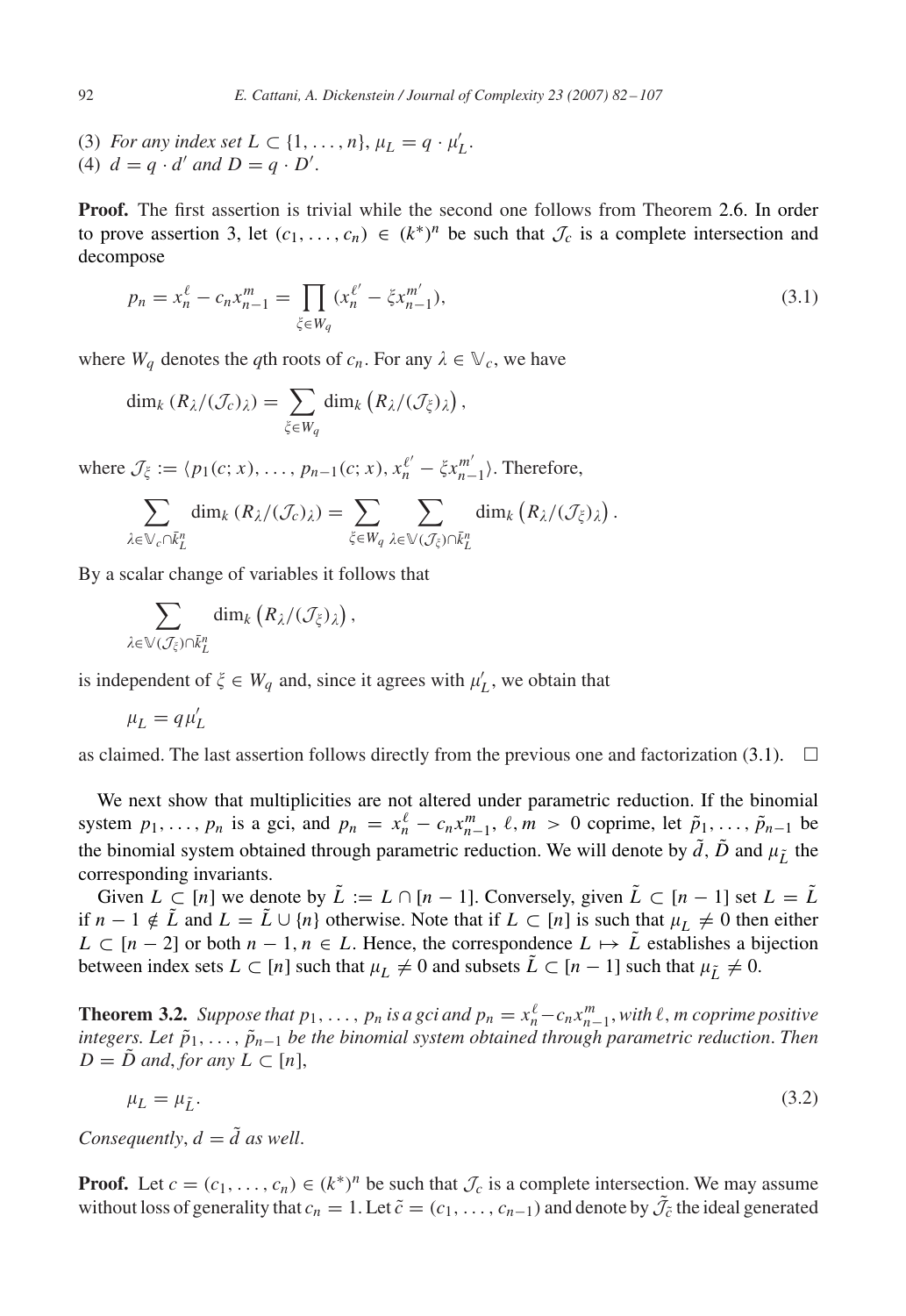<span id="page-11-0"></span>by  $\tilde{p}_1(\tilde{c}; u), \ldots, \tilde{p}_{n-1}(\tilde{c}; u)$  in the ring  $k[u]$ . Given any  $\tilde{\lambda} = (\lambda_1, \ldots, \lambda_{n-1}) \in \mathbb{V}(\tilde{\mathcal{J}}_{\tilde{c}}) \subset \bar{k}^{n-1}$ , let us denote by  $\lambda$  the point  $(\lambda_1, \ldots, \lambda_{n-2}, \lambda_{n-1}^{\ell}, \lambda_{n-1}^m) \in \mathbb{V}(\mathcal{J}_c) \subset \overline{k}^n$ . This assignment  $\overline{\lambda} \mapsto \lambda$ defines a bijection between  $\mathbb{V}(\tilde{\mathcal{J}}_{\tilde{c}})$  and  $\mathbb{V}(\mathcal{J}_c)$  since  $\ell, m$  are coprime, and so  $D = \tilde{D}$ . To show that  $d = \tilde{d}$  it suffices to prove that at the level of local rings

$$
\dim_{\bar{k}} (R \otimes_k \bar{k})_{\lambda}/(\mathcal{J}_c)_{\lambda} = \dim_{\bar{k}} (\tilde{R} \otimes_k \bar{k})_{\tilde{\lambda}}/(\tilde{\mathcal{J}}_{\tilde{c}})_{\tilde{\lambda}}.
$$
\n(3.3)

We will denote by  $A_1$  the localization of  $\bar{k}[u_1,\ldots,u_{n-1}]$  at  $\tilde{\lambda}$  and by  $A_2$  the localization of  $\overline{k}[u_1,\ldots,u_{n-2},u_{n-1}^{\ell},u_{n-1}^m]$  at  $\tilde{\lambda}$ . Let  $(\hat{\mathcal{J}}_{\tilde{\mathcal{C}}})_{\tilde{\lambda}}$  be the ideal generated by  $\overline{\tilde{p}}_1(\tilde{\mathcal{C}};u),\ldots,\overline{\tilde{p}}_{n-1}(\tilde{\mathcal{C}};u)$ in  $A_2$  so that  $(\tilde{J}_c)_{\tilde{\lambda}} = A_1 \cdot (\hat{J}_c)_{\tilde{\lambda}}$ . Again, since *m* and  $\ell$  are coprime it is clear that

$$
\dim_{\bar{k}}(R\otimes_k\bar{k})_\lambda/(\mathcal{J}_c)_\lambda=\dim_{\bar{k}}A_2/(\hat{\mathcal{J}}_{\tilde{c}})_{\tilde{\lambda}}.
$$

Thus, the result will follow if we show that

$$
\dim_{\bar{k}} A_1 / (\tilde{\mathcal{J}}_{\tilde{c}})_{\tilde{\lambda}} = \dim_{\bar{k}} A_2 / (\hat{\mathcal{J}}_{\tilde{c}})_{\tilde{\lambda}}
$$
\n(3.4)

The following proof of (3.4) was suggested to us by Mircea Mustata.

We recall from [21, §14] the following notion of *multiplicity*: let *(R,* m*)* be a *d*-dimensional Noetherian local ring, *M* a finite *R*-module and q an m-primary ideal. The multiplicity of *M* with respect to q equals

$$
e(q, M) = \lim_{m \to \infty} \frac{d!}{m^d} \operatorname{length}(M/\mathfrak{q}^{m+1}M). \tag{3.5}
$$

Since both  $A_1$  and  $A_2$  are Cohen–Macaulay rings of dimension  $n-1$  and

 $\tilde{p}_1(\tilde{c}; u), \ldots, \tilde{p}_{n-1}(\tilde{c}; u)$ 

define a regular sequence in  $A_2$ , hence in  $A_1$  as well, it follows from [21, Theorem 14.11] that

$$
\dim_{\bar{k}} A_2/(\hat{\mathcal{J}}_{\tilde{c}})_{\tilde{\lambda}} = \mathfrak{e}((\hat{\mathcal{J}}_{\tilde{c}})_{\tilde{\lambda}}, A_2) \quad \text{and} \quad \dim_{\bar{k}} A_1/(\tilde{\mathcal{J}}_{\tilde{c}})_{\tilde{\lambda}} = \mathfrak{e}((\tilde{\mathcal{J}}_{\tilde{c}})_{\tilde{\lambda}}, A_1).
$$

On the other hand,  $A_1$  may be considered as a  $A_2$ -module and it is clear from (3.5) that

$$
e((\tilde{\mathcal{J}}_{\tilde{c}})_{\tilde{\lambda}}, A_1) = e((\hat{\mathcal{J}}_{\tilde{c}})_{\tilde{\lambda}}, A_1).
$$

Finally, [21, Theorem 14.8] gives that

$$
e((\hat{\mathcal{J}}_{\tilde{c}})_{\tilde{\lambda}}, A_1) = \text{rank}_{A_2} A_1 \cdot e((\hat{\mathcal{J}}_{\tilde{c}})_{\tilde{\lambda}}, A_2) = e((\hat{\mathcal{J}}_{\tilde{c}})_{\tilde{\lambda}}, A_2),
$$

since the assumption that *m* and  $\ell$  are coprime implies that the two domains  $A_1$ ,  $A_2$  have the same fraction field and so rank<sub>A</sub><sub>2</sub> $A_1 = 1$ . This proves (3.4).  $\Box$ 

#### *3.2. Irreducible systems*

**Definition 3.3.** A binomial system  $p_1, \ldots, p_n$  is said to be irreducible if it is in normal form and it is not possible to reorder it so as to find a proper index subset  $I \subset [n]$  such that for every  $i \in I$ the binomial  $p_i$  depends only on the variables  $x_j$ ,  $j \in I$ .

Recalling that a system in normal form is a gci and that  $0 \in \mathbb{V}(\mathcal{J})$ , we easily have: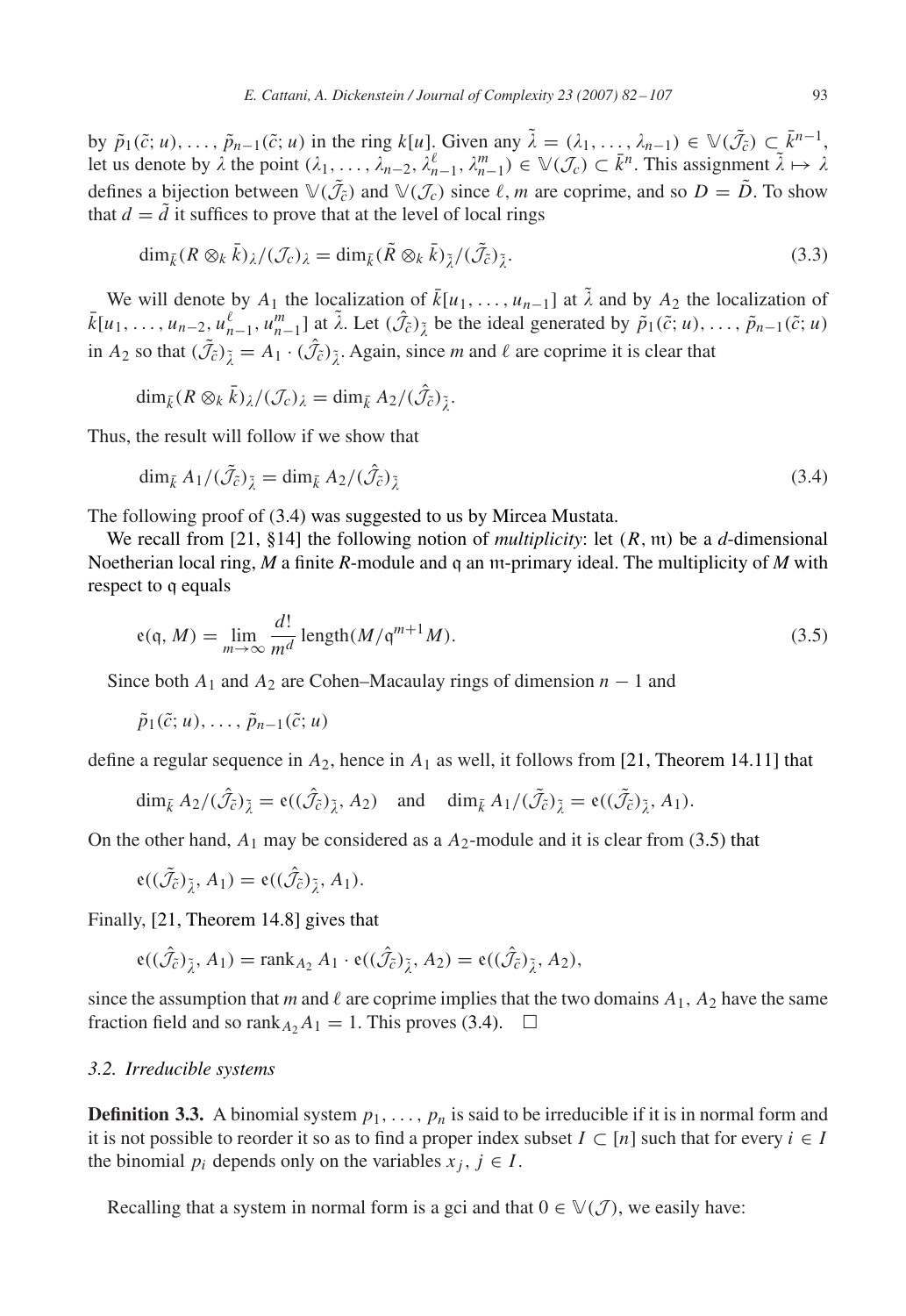<span id="page-12-0"></span>**Lemma 3.4.** *Let*  $p_1, \ldots, p_n$  *be an irreducible system as in* [\(1.1\)](#page-1-0) *and let*  $c \in (k^*)^n$  *be such that*  $\mathcal{J}_c$  *is a complete intersection. Then if*  $a \in \mathbb{V}_c$ , *either*  $a = 0$  *or*  $a \in (k^*)^n$ .

**Proof.** Given  $a \in \mathbb{V}_c$ , let  $I = \{i \in [n] : a_i \neq 0\}$ . If  $i \in I$  then, since  $p_1, \ldots, p_n$  is in normal form,

$$
p_i(c; x) = x_i^{r_i} - c_i x^{\beta_i}, \quad r_i > 0, \ \beta_i \neq 0,
$$

and, since  $a_i \neq 0$ , we must have supp $(\beta_i) \subset I$  for all  $i \in I$ . This contradicts the irreducibility of  $p_1, \ldots, p_n$  unless  $I = [n]$  or  $\emptyset$ .  $\Box$ 

The following theorem identifies *d* and  $\mu$  for irreducible systems. Recall that  $\delta = |\det B|$  is the cardinality of  $\mathbb{V}_c \cap (\bar{k}^*)^n$ . Our arguments are built on the proof of a result of Vinberg (cf. [18, Theorem 4.3]).

**Theorem 3.5.** *Given an irreducible system*

$$
p_i(c; x) = x_i^{r_i} - c_i x^{\beta_i}, \quad i = 1, ..., n,
$$

*where*  $r_i > 0$ ,  $\beta_i \in \mathbb{N}^n$ ,  $\beta_i \neq 0$ , *then*:

• *If all principal minors of B are positive*

 $d = r_1 \cdots r_n$ ,  $\mu = d - \delta$ .

*Such a system will be called a global irreducible system*.

• *Otherwise*,  $\mu = r_1 \cdots r_n$  *and*  $d = \mu + \delta$ . In this case we say that the system is local.

**Proof.** Let us fix throughout coefficients  $c \in (k^*)^n$  such that  $\mathcal{J}_c$  is a complete intersection. Since the system is in normal form, the entries of *B* are  $b_{ii} = r_i - (\beta_i)_i$  and  $b_{ii} = -(\beta_i)_i$ ,  $i \neq j$ . Hence, its off-diagonal terms are non-positive. Moreover, the irreducibility of the system implies that *B* is indecomposable in the sense of [\[18\].](#page-24-0) In fact, the irreducibility of the system implies a stronger condition, namely [\[18, Lemma 4.3\]:](#page-24-0) suppose  $u \in \mathbb{R}^n$  is a vector with non-negative entries and that  $B \cdot u \ge 0$  in the sense that all its entries are non-negative as well. Then either  $u = 0$ , or  $u > 0$ , i.e., all its entries are strictly positive. Indeed, let  $I = \{i \in [n] : u_i = 0, \text{ then for any } i \in I, \}$  $(B \cdot u)_i \leq 0$  and equality occurs if and only if  $b_{ij} = 0$  for all  $j \notin I$ . Hence, by irreducibility we must have  $I = [n]$  or  $\emptyset$ .

Given that [\[18, Lemma 4.3\]](#page-24-0) holds in our case, we can apply Theorem 4.3 in [\[18\]](#page-24-0) and conclude that three cases are possible:

- There exists  $w \in \mathbb{Q}^n$  all of whose entries are positive such that  $B \cdot w > 0$ .
- There exists  $w \in \mathbb{Q}^n$ , all of whose entries are positive such that  $B \cdot w < 0$ .
- rank $(B) = n 1$  and there exists  $w \in \mathbb{Q}^n$  all of whose entries are positive such that  $B \cdot w = 0$ .

According to [\[3, Theorem 2.3\],](#page-24-0) the first condition is equivalent to the statement that all principal minors of *B* are positive which implies, in particular, that all the diagonal entries of *B* are strictly positive. These are the so-called *M*-matrices of [\[3\].](#page-24-0) Moreover, if we consider a term order in  $k[x_1, \ldots, x_n]$  that refines the weight order defined by *w*, the term  $x_i^{r_i}$  will be the leading term in  $p_i(c; x)$ , and hence  $p_1(c; x)$ , ...,  $p_n(c; x)$  is a Gröbner basis. It then follows [5, §5.3, Proposition 4] that  $d = r_1 \cdots r_n$  $d = r_1 \cdots r_n$  $d = r_1 \cdots r_n$  and, by Lemma [3.4,](#page-11-0)  $\mu = d - \delta$ .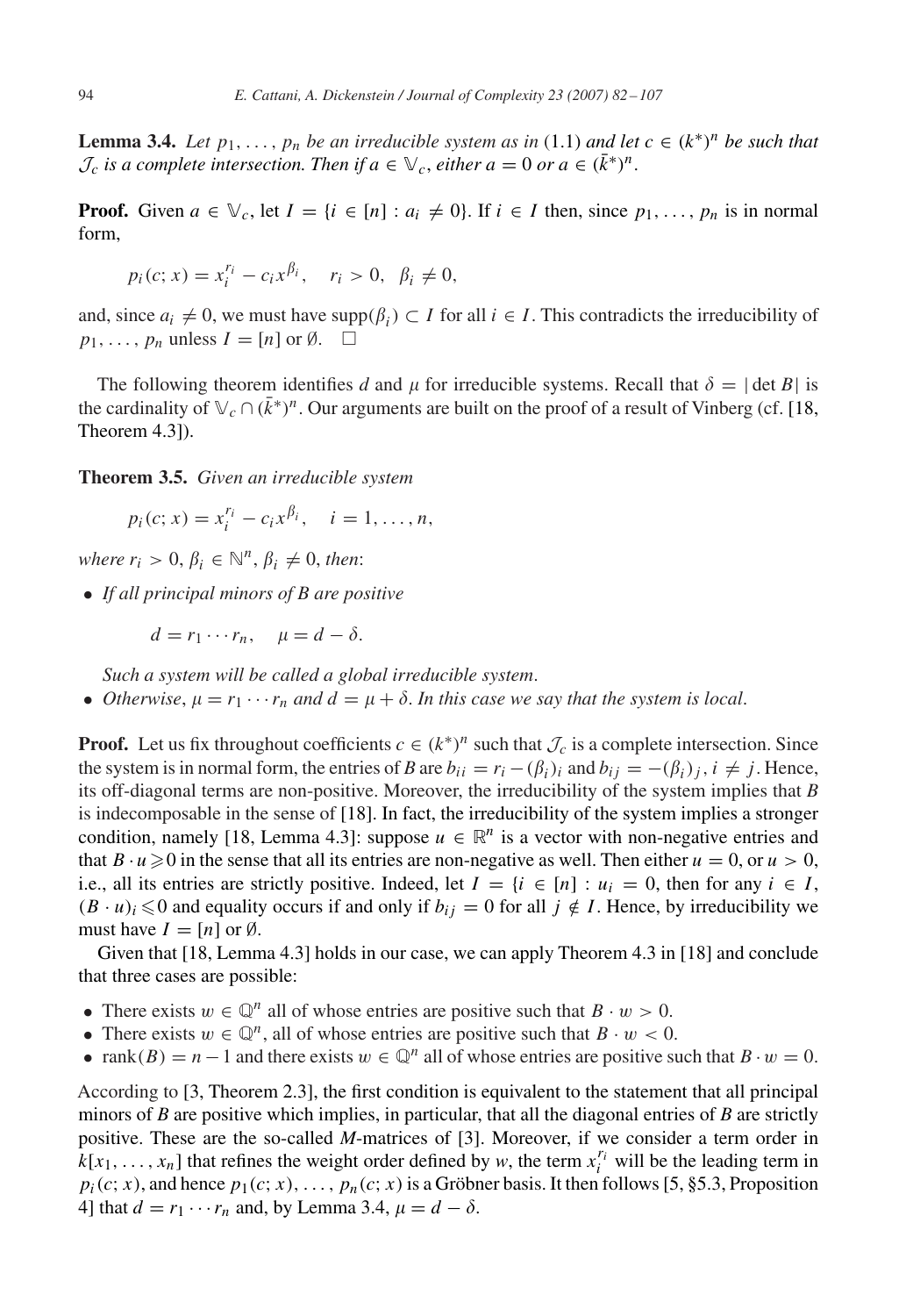<span id="page-13-0"></span>In the second case we can similarly define a local order (cf. [\[14\]\)](#page-24-0) for which the leading term of *p<sub>i</sub>*(*c*; *x*) is  $x_i^{r_i}$ . Hence  $p_1(c; x), \ldots, p_n(c; x)$  is a standard basis in the local quotient ring at the origin and, consequently,  $\mu = r_1 \cdots r_n$  and  $d = \mu + \delta$ . We note that this is valid even if det  $B = 0$ since, in that case,  $\mathcal{J}_c$  is a complete intersection if and only if  $\mathbb{V}_c = \{0\}$ .

In the third case, the binomials  $p_i(c; x)$  are weighted homogeneous relative to the weight *w* and therefore  $\mu = r_1 \cdots r_n$  and  $d = \mu + \delta$  since, again,  $\mathbb{V}_c$  consists of only the origin. Thus, this case behaves as the previous one and we will also refer to it as a local case.  $\Box$ 

**Remark 3.6.** We note that if  $n = 1$ , the system  $p = x^{\alpha} - cx^{\beta}$ ,  $\alpha \neq \beta$ , will be local if  $\alpha < \beta$  and global if  $\alpha > \beta$ .

#### *3.3. The general case*

We consider now general gci systems in normal form. Throughout this subsection we will, again, fix coefficients  $c \in (k^*)^n$  so that  $\mathcal{J}_c$  is a complete intersection. For economy of notation we will denote simply by  $p_i$  the corresponding binomials in  $k[x_1, \ldots, x_n]$ . If the system  $p_1, \ldots, p_n$ is not irreducible, then, as Lemma 3.8 shows, it is possible to choose an increasing sequence

$$
0 = v_0 < v_1 < \dots < v_s = n \tag{3.6}
$$

so that if  $I_a = \{v_{a-1} + 1, \ldots, v_a\}$ , then the following holds:

- For  $i \in I_a$ ,  $p_i \in k[x_j; j \in I_1 \cup \cdots \cup I_a]$ .
- The system  $\hat{p}_i := p_i(1, \ldots, 1, x_{\nu_{a-1}+1}, \ldots, x_{\nu_a}), i \in I_a$ , is irreducible.

**Definition 3.7.** A system of this form will be said to be in *triangular* form relative to the blocks *I*<sub>1</sub>*,...,I*<sub>s</sub>. Given a reducible system in triangular form, we will refer to the system { $\hat{p}_i$ *, i* ∈ *I<sub>a</sub>*} as the restriction of  $p_1, \ldots, p_n$  to  $I_a$  and denote it, for short, by  $\hat{p}^a$ .

**Lemma 3.8.** Any system of n binomials  $p_1, \ldots, p_n$  in normal form [\(2.9\)](#page-7-0) can be put in triangular *form in time*  $O(n^2)$ .

**Proof.** Consider the occurrence matrix *N*: this is a 0-1 matrix with  $n_{ij} \neq 0$  if and only if  $i \neq j$ and  $p_i$  depends on  $x_j$  (i.e., if  $p_i = x_i^{r_i} - c_i x^{\beta_i}$  with  $\beta_{ij} \neq 0$ ). This is a standard construction, first used by Steward [\[27\],](#page-25-0) for the analysis of the structure of large systems of equations. Note that, because the system is in normal form, putting  $p_1, \ldots, p_n$  in triangular form corresponds precisely to finding a permutation matrix  $\overrightarrow{P}$  such that  $\overrightarrow{PNP}$  is block lower triangular, with the irreducible subsystems of  $p_1, \ldots, p_n$  corresponding to the irreducible diagonal square blocks along the diagonal of *<sup>t</sup> PNP*.

Tarjan's algorithm [\[30\]](#page-25-0) to search for the strongly connected components of the directed graph associated to *N* provides an efficient method for finding such permutation matrix *P* [\[9,23\];](#page-24-0) it runs in time linear in the number of vertices plus the number of edges of the graph.  $\Box$ 

Given a system in normal form and triangular relative to  $I_1, \ldots, I_s$ , let  $\delta_a = |\det B_a|$ , where  $B_a$  is the matrix associated with the system  $\hat{p}^a$  and

$$
\rho_a = \prod_{j \in I_a} r_j.
$$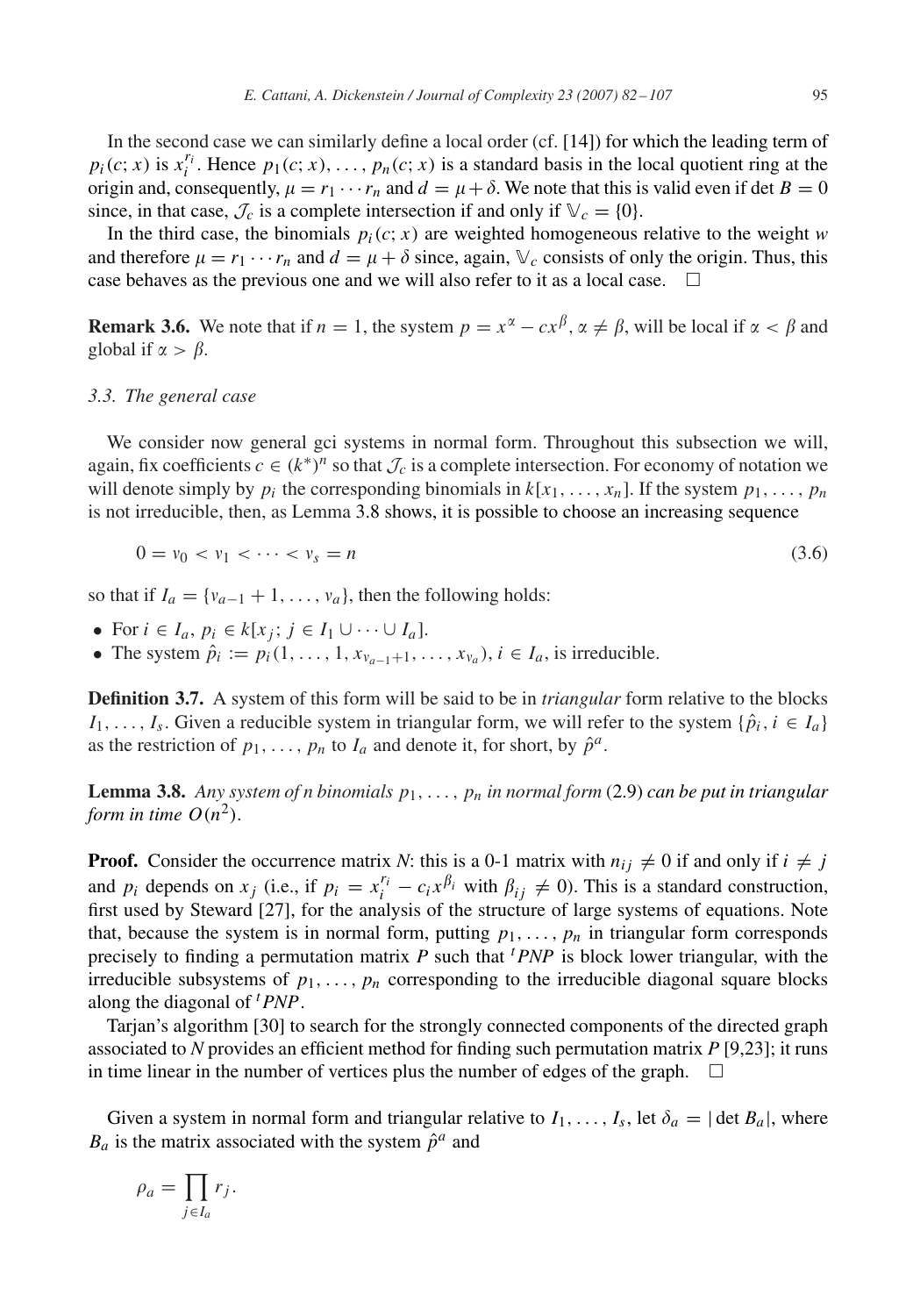<span id="page-14-0"></span>We also denote by  $\mu_a$  the multiplicity of  $\hat{p}^a$  at 0 and by  $d_a$  the total number of solutions of  $\hat{p}^a$ counted with multiplicity.

For a triangular system  $p_1, \ldots, p_n$ , its associated matrix is block lower-triangular:

$$
B = \begin{pmatrix} B_1 & 0 & \dots & 0 \\ C_{21} & B_2 & \dots & 0 \\ \vdots & \vdots & \ddots & \vdots \\ C_{s1} & C_{s2} & \dots & B_s \end{pmatrix} .
$$
 (3.7)

The number of solutions of the system  $p_1, \ldots, p_n$  and the patterns of possible zero coordinates of the solutions are best described in terms of the directed acyclic graph *G* with *s* vertices labeled  $\{1, \ldots, s\}$  and an arrow from node *a* to node *b* if and only if the rectangular submatrix  $C_{ba}$  is not identically zero. We recall that a vertex is called a *source* if it is not the head of any arrow. The subset of sources of the vertex set of a subgraph  $H$  of  $G$  will be denoted by  $S(H)$ .

**Remark 3.9.** We can think of *G* as a weighted graph, where each vertex  $a \in [s]$  comes with the weights  $\delta_a$ ,  $\rho_a$ ,  $\mu_a$  (or  $\delta_a$ ,  $d_a$ ,  $\mu_a$ ). Equivalently, we can think that the information at each node is coded by the weights  $\delta_a$ ,  $\rho_a$  plus an additional label *global* or *local* according to where  $B_a$  is global or local, which prescribes the relation among  $\delta_a$ ,  $\rho_a$  and  $\mu_a$  (or  $\delta_a$ ,  $d_a$  and  $\mu_a$ ).

**Theorem 3.10.** *The multiplicity*  $\mu$  *of*  $\mathcal{J}_c$  *at the origin equals* 

$$
\mu = \left(\prod_{a \in G \setminus S(G)} \rho_a\right) \left(\prod_{b \in S(G)} \mu_b\right). \tag{3.8}
$$

**Proof.** We will prove formula (3.8) by induction in the number *s* of blocks. If  $s = 1$ , the system is irreducible and  $\{1\} \in S(G)$  so the formula holds. Consider  $s > 1$  and assume that the result is true for systems with  $s - 1$  blocks. Let *B* be as in (3.7), set  $n' := v_{s-1}$ , where  $v_{s-1}$  is as in [\(3.6\)](#page-13-0), and consider the ideal  $\mathcal{J}'_c := \langle p_1, \ldots, p_{n'} \rangle$ , in the polynomial ring in the first *n'* variables. Clearly,  $p_1, \ldots, p_{n'}$  is in normal and triangular form. Let *G'* be the corresponding graph; it is obtained by erasing from *G* the vertex *s* and all edges ending at *s*. By inductive hypothesis, we have that the multiplicity  $\mu'$  of  $\mathcal{J}'_c$  at 0<sup>'</sup> equals

$$
\mu' = \left(\prod_{a \in G' \setminus S(G')} \rho_a\right) \left(\prod_{b \in S(G')} \mu_b\right). \tag{3.9}
$$

The matrix *B* has the form

$$
B = \left(\begin{array}{c|c} B' & 0 \\ \hline C & B_s \end{array}\right). \tag{3.10}
$$

If the rectangular matrix *C* is identically zero, then the last  $n - n'$  polynomials depend only on the last  $n - n'$  variables, and we have that

$$
\mu=\mu'\cdot\mu_s,
$$

as wanted, since in this case  $S(G) = S(G') \cup \{s\}.$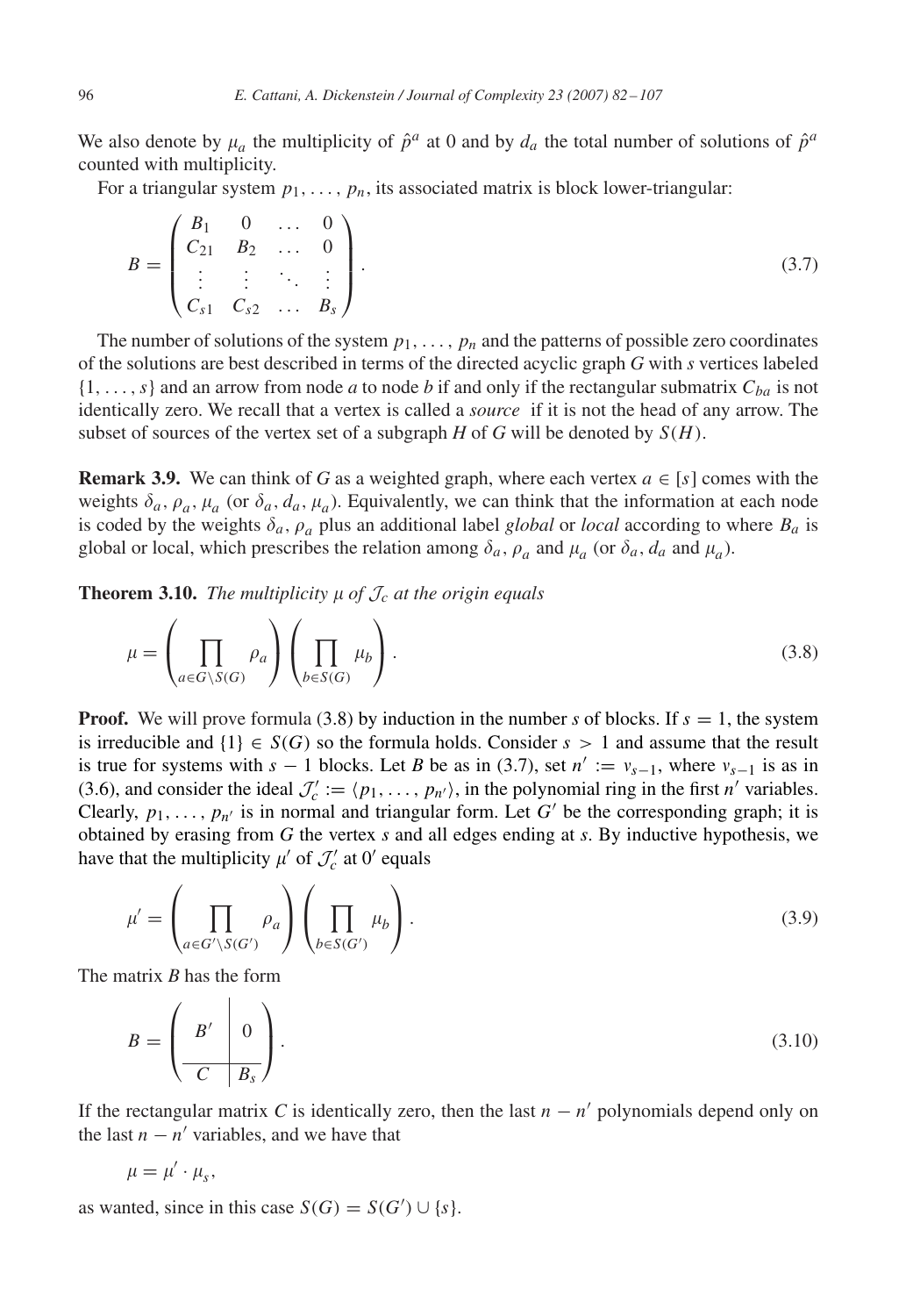On the other hand, if *C* is not zero, it is possible to find a positive weight vector *w* such that the initial monomial  $in_{-w}(p_j) = x_j^{r_j}$ , for all  $n' < j \le n$ . Indeed, set *J*<sub>0</sub> = [*n*<sup>*'*</sup>], and, for *l* ≥ 1 define

$$
J_{\ell} := \left\{ k \in [n] \setminus \left( \bigcup_{a=0}^{\ell-1} J_a \right) : J_{\ell-1} \cap \text{supp}(\beta_k) \neq \emptyset \right\}.
$$

Note that  $C \neq 0$  implies that  $J_1$  is non-empty. Also, the assumption that  $B_s$  is irreducible guarantees that there exists  $L \le n - n'$  such that  $[n] \setminus [n'] = \bigcup_{1 \le \ell \le L} J_{\ell}$ . Now, choose  $w_k = 1$  for *k* ∈ *J*<sub>*L*</sub>. Then assuming that the weights for the variables  $k \in J_a, l \le a \le L - 1$ , have been chosen so that  $in_{-w}(p_j) = x_j^{r_j}$  for all  $j \in J_b, b \geq \ell + 1$ , we may choose positive weights  $w_k$  for  $k \in J_{\ell-1}$ that are sufficiently large so that  $in_{-w}(p_j) = x_j^{r_j}$  for all  $j \in J_\ell$  as well.

Consider now any local order  $\prec$  in  $k[x_1, \ldots, x_n]$  refining the weight  $-v$ . Let  $\{q_1, \ldots, q_t\}$  be a standard basis for the ideal  $\mathcal{J}'_c$  with respect to the local order induced by  $\prec$  in  $k[x_1, \ldots, x_{n'}]$ . Then,  ${q_1, \ldots, q_t, p_{n'+1}, \ldots, p_n}$  is a standard basis for  $\mathcal{J}_c$  relative to  $\prec$  since, for every  $i = 1, \ldots, t$ , the leading monomials of the polynomial  $q_i$  is coprime with those of the  $p_j$ ,  $n' < j \le n$ , and, therefore, the weak normal form of the corresponding *S*-polynomial is 0 [\[14\].](#page-24-0) The corresponding initial ideal  $L_ \prec (\mathcal{J}_c)$  will be generated by some monomials in the first *n'* variables (generating the initial ideal  $L_{\prec}(J_c^{\prime})$  and the pure powers  $x_j^{r_j}$  for all  $j > n'$ . Therefore, the multiplicity  $\mu$  of  $J_c$ at 0 equals

$$
\dim_{\bar{k}} (\bar{k}[x_1 \ldots, x_n]/\mathcal{J}_c)_0 = \dim_{\bar{k}} (\bar{k}[x_1 \ldots, x_n]/L_{\prec}(\mathcal{J}_c))_0
$$
  
=  $\dim_{\bar{k}} (\bar{k}[x_1 \ldots, x_{n'}]/L_{\prec'}(\mathcal{J}'_c))_0 \cdot \dim_{\bar{k}} (\bar{k}[x_{n'+1} \ldots, x_n]/\langle x_{n'+1}^{r_{n'+1}} \cdots x_n^{r_n} \rangle)_0$   
=  $\dim_{\bar{k}} (\bar{k}[x_1 \ldots, x_{n'}]/\mathcal{J}'_c)_0 \cdot \rho_s.$ 

In this case  $s \notin S(G)$ , and so  $S(G) = S(G')$ . Since the dimension of the local quotient by  $\mathcal{J}'_c$  at the origin equals [\(3.9\)](#page-14-0), we get that

$$
\mu = \mu' \cdot \rho_s = \left(\prod_{a \in \setminus S(G)} \rho_a\right) \left(\prod_{b \in S(G)} \mu_b\right),\,
$$

as wanted.  $\square$ 

**Remark 3.11.** Using Theorem [3.5](#page-12-0) we can translate  $(3.8)$  as

$$
\mu = \left(\prod_{a \in G_1} d_a\right) \left(\prod_{b \in G_2} \mu_b\right),\tag{3.11}
$$

where  $G_1$  is the set of nodes of *G* corresponding to the global, non-sources of *G* and  $G_2$  is its complement.

We will also need the following terminology.

**Definition 3.12.** A vertex *b* of (the directed acyclic graph) *G* is said to be a *descendant* (respectively, a *direct descendant*) of the vertex *a* if there is a directed path (respectively, a directed edge) from *a* to *b*. A (directed) subgraph *H* of *G* is said to be *full* if, for any of its vertices *j*, all its descendants and all the directed paths starting from *j* also belong to *H*. The collection of full subgraphs of *G* will be denoted by  $\mathcal{F}(G)$ .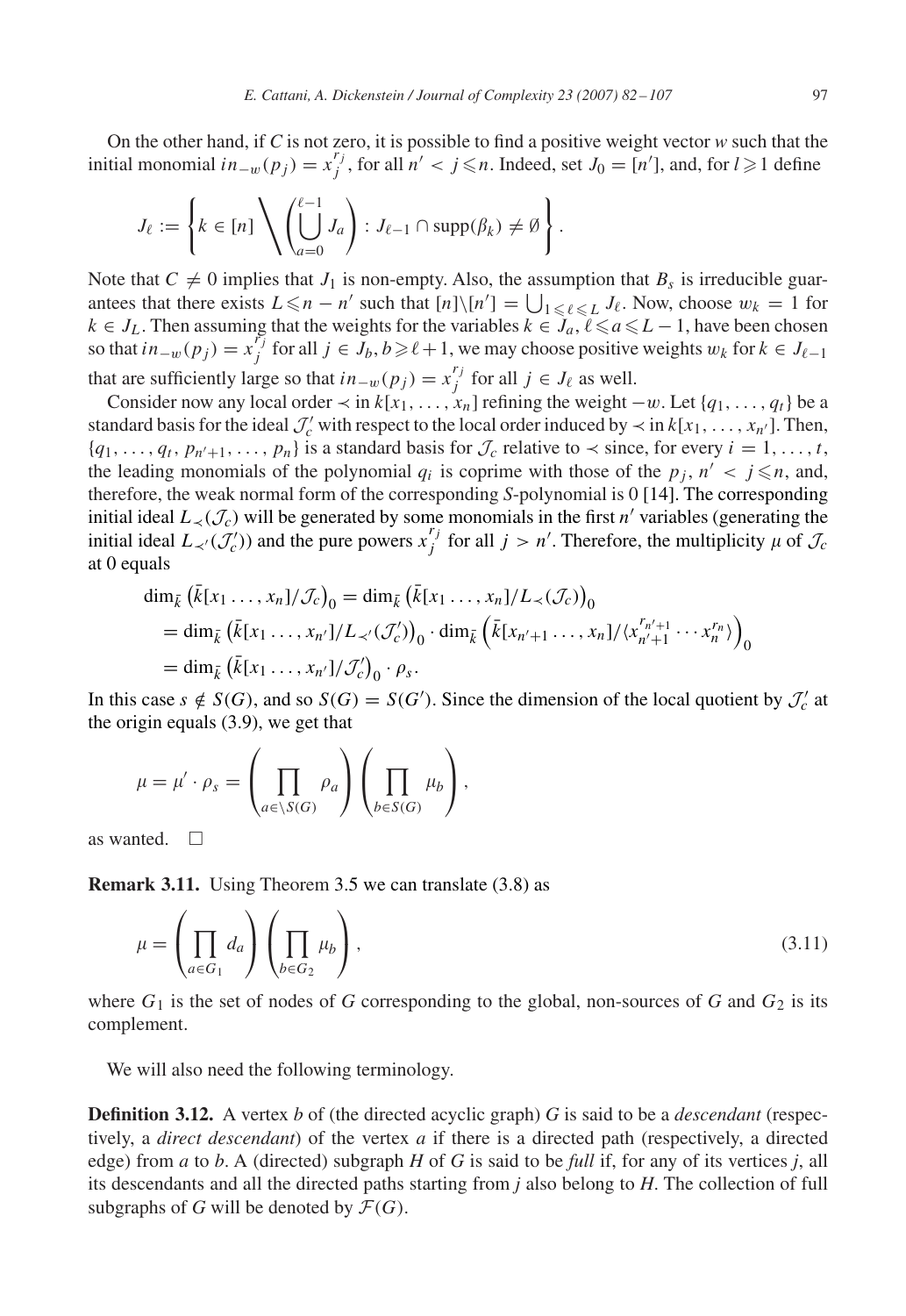<span id="page-16-0"></span>The empty subgraph is full and even if *G* is connected, a full subgraph *H* may be disconnected. Note also that a full subgraph is completely determined by its sources.

The following result refines the description given in Remark [2.7](#page-6-0) of subsets  $L \subset [n]$  with  $\mu_L \neq 0.$ 

**Proposition 3.13.** *Let*  $p_1, \ldots, p_n$  *be a binomial complete intersection in normal and triangular form and*  $L \subset [n]$ . *Then*  $\mu_L = 0$  *unless there exists a full subgraph H of G such that* 

$$
\prod_{a \notin H} \delta_a \neq 0 \tag{3.12}
$$

*and L coincides with the union of all the indices belonging to blocks that are vertices of H*.

**Proof.** With the above notations, let  $\lambda = (\lambda_1, \ldots, \lambda_n) \in \mathbb{V}(\mathcal{J}_c)$  and  $L = L(\lambda) = \{i \in [n] : \lambda_i =$ 0}. Set  $H = \{a \in G : I_a \cap L \neq \emptyset\}$ . If  $a \in H$  then we may argue as in Lemma [3.4](#page-11-0) to conclude that  $I_a \subset L$ . Suppose now that  $a \in H$  and that  $(a, b)$  is an edge in *G*. Since  $C_{ba} \neq 0$ , there exists *i* ∈ *I<sub>a</sub>* and *j* ∈ *I<sub>b</sub>* such that *i* ∈ supp $(\beta_i)$  and, consequently,  $\lambda_j = 0$ , i.e.,  $j \in I_b \cap L$ , and  $b \in H$ . This shows that *H* is a full subgraph of *H*. The need for condition (3.12) was already noted in Remark [2.7.](#page-6-0)  $\square$ 

With notation as in Proposition 3.13, given a full subgraph  $H \subset G$ , we will denote by  $L(H)$ the set of indices belonging to blocks associated with vertices of *H*.

**Proposition 3.14.** *Given a full subgraph H of G, the number*  $D_{L(H)}$  *of points in*  $\mathbb{V}(\mathcal{J}_c) \cap \overline{k}_{L(H)}^n$ *counted without multiplicity equals*

$$
D_{L(H)} = \left(\prod_{a \notin H} \delta_a\right) \tag{3.13}
$$

*while the number*  $\mu_{L(H)}$  *of points in*  $\mathbb{V}(\mathcal{J}_c) \cap \overline{k}_{L(H)}^n$  *counted with multiplicity equals* 

$$
\mu_{L(H)} = \left(\prod_{a \notin H} \delta_a\right) \left(\prod_{b \in H \backslash S(H)} \rho_b\right) \left(\prod_{e \in S(H)} \mu_e\right). \tag{3.14}
$$

**Proof.** The first assertion follows easily from Proposition 3.13. In order to prove (3.14), let  $\lambda \in \mathbb{V}(\mathcal{J}_c) \cap \bar{k}_{L(H)}^n$ , write  $\lambda = (\lambda^{(1)}, \ldots, \lambda^{(s)})$  with  $\lambda^{(a)} \in \bar{k}^{|I_a|}$  for all  $a \in [s]$ . Since *H* is a full subgraph, there are no edges starting at a node in  $H$  and ending at a node outside of  $H$ ; i.e.,  $C_{ba} = 0$  for all  $a \in H$  and  $b \notin H$ . Therefore, it is possible to relabel the variables and the binomials  $p_1, \ldots, p_n$  so that the system remains in normal form and satisfies that  $a < b$  for all *a* ∉ *H* and *b* ∈ *H*. Thus, we may assume without loss of generality that  $H = \{t + 1, \ldots, s\}$  and therefore  $\lambda = (\lambda^{(1)}, \ldots, \lambda^{(t)}, 0, \ldots, 0)$  with  $\lambda^{(a)} \in (\bar{k}^*)^{|I_a|}$  for  $a = 1, \ldots, t$ . Equivalently,

$$
\lambda = (\lambda', 0) \in (\bar{k}^*)^{n'} \times (\bar{k})^{n-n'}, \quad n' := v_t.
$$

We let x' stand for the first *n'* variables  $x_1, \ldots, x_n$  and  $x''$  for the remaining  $n - n'$  variables. Then

$$
\mathcal{J}'_c := \langle p_1, \ldots, p_{n'} \rangle \subset k[x']
$$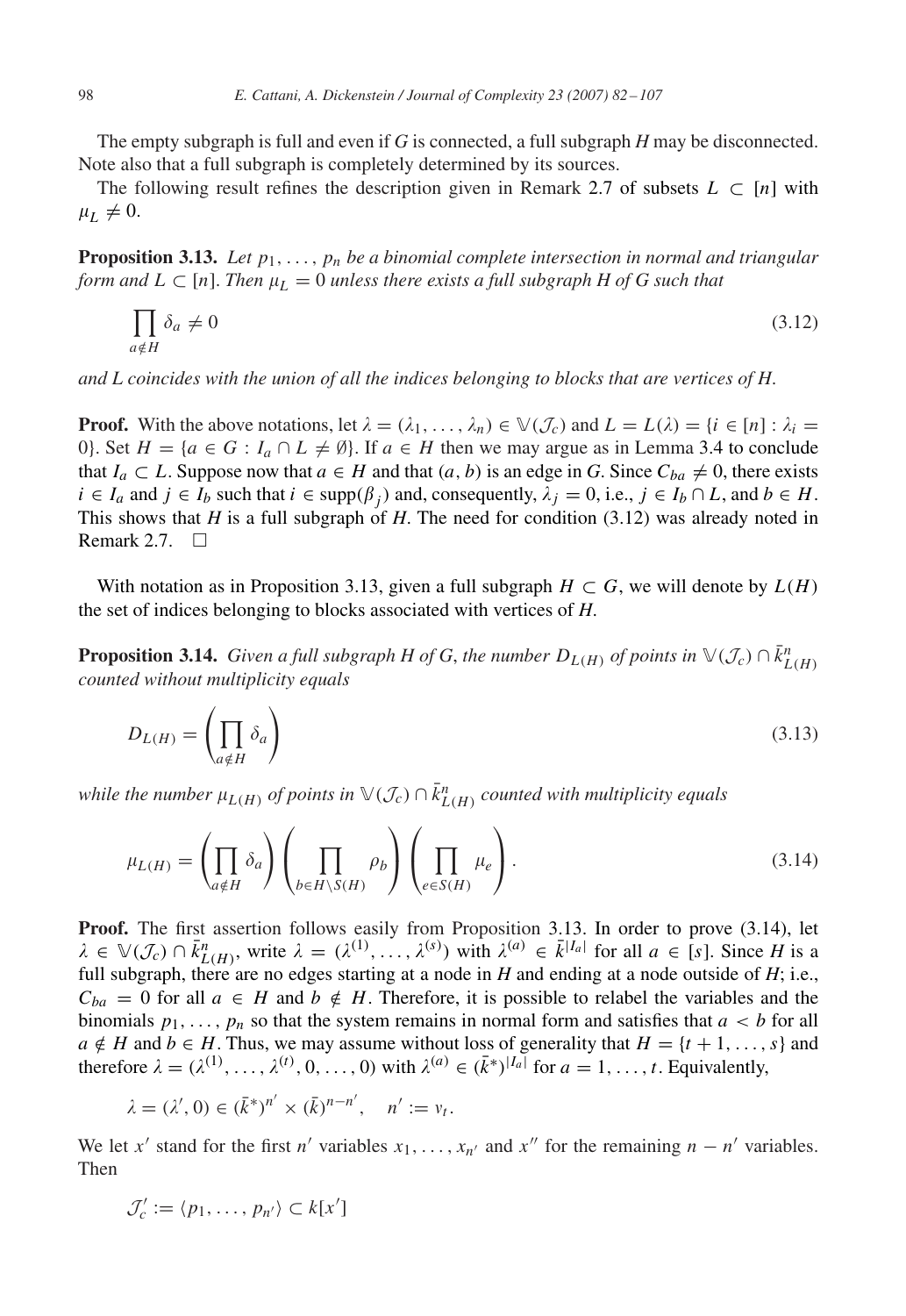<span id="page-17-0"></span>and  $\lambda'$  is a simple zero of  $\mathcal{J}'_c$ . Hence  $p_1, \ldots, p_{n'}$  define the maximal ideal in the local ring  $(\bar{k}[x'])_{\lambda'}$ . We then have

$$
\mu_{\lambda} := \dim_{\bar{k}} (\bar{k}[x]/\mathcal{J}_{c})_{\lambda} \n= \dim_{\bar{k}} (\bar{k}[x]/\langle x_{1} - \lambda_{1}, \ldots, x_{n'} - \lambda_{n'}, p_{n'+1}, \ldots, p_{n} \rangle)_{\lambda} \n= \dim_{\bar{k}} (\bar{k}[x'']/ \langle p_{n'+1}(\lambda', x''), \ldots, p_{n}(\lambda', x'') \rangle)_{0} \n= \dim_{\bar{k}} (\bar{k}[x'']/ \langle p_{n'+1}(1, \ldots, 1, x''), \ldots, p_{n}(1, \ldots, 1, x'') \rangle)_{0}.
$$

So,  $\mu_{\lambda}$  equals the multiplicity at the origin  $0 \in \bar{k}^{n-n'}$  of the system  $\{\hat{p}_{n'+1}, \ldots, \hat{p}_n\}$ . Formula [\(3.14\)](#page-16-0) now follows from Theorem [3.10,](#page-14-0) and the fact that the system  $p_1, \ldots, p_{n'}$  has  $\delta_1 \cdots \delta_t$ simple solutions in  $(\bar{k}^*)^{n'}$ . □

The following explicit formulas for *d* and *D* follow by adding [\(3.13\)](#page-16-0) and [\(3.14\)](#page-16-0) over all full subgraphs of *G*.

**Theorem 3.15.** *Suppose that*  $p_1, \ldots, p_n$  *are in normal, triangular form. For generic parameters*  $c \in (k^*)^n$ , the total number of solutions of the system  $p_1(c; x) = \cdots = p_n(c; x) = 0$ , counted *without multiplicity*, *equals*

$$
D = \sum_{H \in \mathcal{F}(G)} \left( \prod_{a \notin H} \delta_a \right),\tag{3.15}
$$

*and the total number of solutions counted with multiplicity equals*

$$
d = \sum_{H \in \mathcal{F}(G)} \left( \prod_{a \notin H} \delta_a \right) \left( \prod_{b \in H \backslash S(H)} \rho_b \right) \left( \prod_{e \in S(H)} \mu_e \right). \tag{3.16}
$$

We end this section with a recursive formula to compute *d*. In order to state the following proposition we define, for  $1 \le r \le s$ , the binomial system  $q^{(r)}$ :

 $p_i(1, \ldots, 1, x_{\nu_{r-1}+1}, \ldots, x_n), \quad i \in I_r \cup \cdots \cup I_s.$ 

Note that the matrix associated with  $q^{(r)}$  is

$$
B^{(r)} = \begin{pmatrix} B_r & 0 & \dots & 0 \\ C_{(r+1)r} & B_{r+1} & \dots & 0 \\ \vdots & \vdots & \ddots & \vdots \\ C_{sr} & C_{s(r+1)} & \dots & B_s \end{pmatrix}.
$$
 (3.17)

Clearly if  $p_1, \ldots, p_n$  is in normal, triangular form, so is  $q^{(r)}$ . We denote by  $F_r$  the number of solutions in  $\bar{k}^{n-v_{r-1}}$ , counted with multiplicity, of the system  $q^{(r)}$ .

**Proposition 3.16.**  $F_r$  *is a polynomial function of*  $\{\delta_a, \mu_a, \rho_a, a = r, \ldots, s\}$ . *It may be computed recursively as*

$$
F_s = d_s = \delta_s + \mu_s,
$$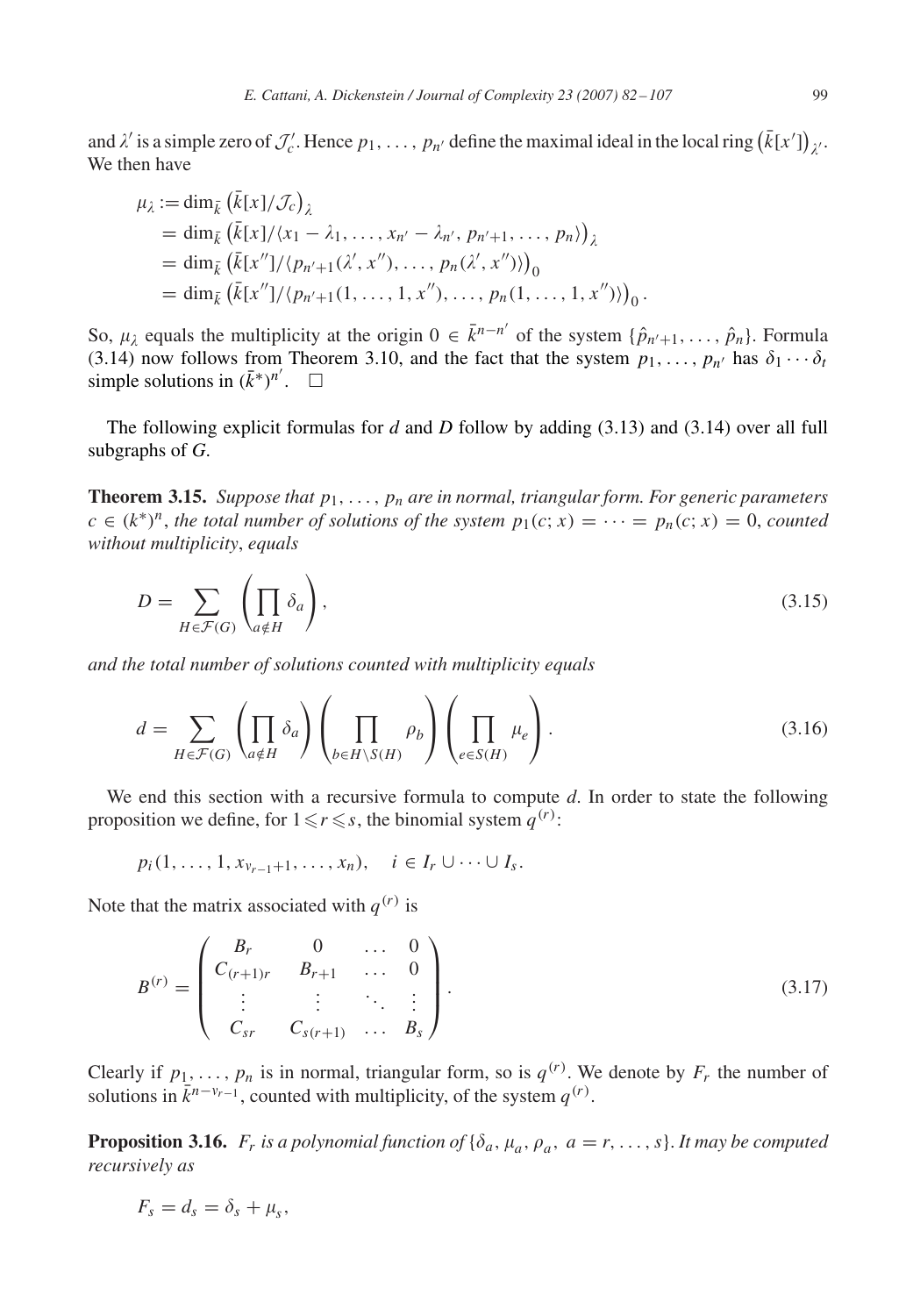$$
F_r = \delta_r \cdot F_{r+1} + \mu_r \cdot F_{r+1} |_{\delta_b = 0, \mu_b = \rho_b},
$$
\n(3.18)

*where b runs over all indices in*  $\{r + 1, \ldots, s\}$  *such that*  $C_{br} \neq 0$ .

**Proof.** We may assume without loss of generality that  $r = 1 \lt s$ . Let G be the graph of B and  $G^{(2)}$  the subgraph of *G* associated to the submatrix  $B^{(2)}$  defined by [\(3.17\)](#page-17-0).

Any full subgraph  $H \in \mathcal{F}(G^{(2)})$  may be thought of as a full subgraph in *G*. We denote by  $\mathcal{F}' \subset \mathcal{F}(G)$  the collection of such subgraphs. Clearly  $\mathcal{F}'$  consists of all full subgraphs of G not containing vertex 1. Let  $\mathcal{F}''$  denote the complement of  $\mathcal{F}'$  in  $\mathcal{F}(G)$ . Removing vertex 1 from a subgraph  $H \in \mathcal{F}''$  defines a full subgraph  $H^{(2)}$  of  $G^{(2)}$  with the property that no direct descendant of 1 in *G* may be in  $G^{(2)} \setminus H^{(2)}$ . Let us denote by  $\mathcal{F}''(G^{(2)})$  the collection of such full subgraphs of  $G^{(2)}$ . We can write

$$
F_1 = \sum_{H \in \mathcal{F}'} \mu_{L(H)} + \sum_{H \in \mathcal{F}''} \mu_{L(H)}.
$$
\n(3.19)

Since, for  $H \in \mathcal{F}'$ ,  $1 \notin H$ , in view of [\(3.14\)](#page-16-0), the first sum may be computed as

$$
\sum_{H \in \mathcal{F}'} \mu_{L(H)} = \delta_1 \sum_{H \in \mathcal{F}(G^{(2)})} \mu_{L(H)} = \delta_1 F_2,
$$
\n(3.20)

since  $S(H)$  is the same whether we view *H* as a subgraph of *G* or of  $G^{(2)}$ .

Thus, in order to complete the proof we need to show that the second sum in  $(3.19)$  equals

$$
\mu_1 \cdot F_2|_{\delta_b=0,\mu_b=\rho_b},
$$

where *b* runs over all vertices in  $G^{(2)}$  that are direct descendants of 1 in *G*. We note first of all, that setting  $\delta_b = 0$  for all direct descendants *b* of 1 has the effect of restricting the sum in [\(3.16\)](#page-17-0) to  $\mathcal{F}''(G^{(\tilde{2})})$ . Moreover, given  $H \in \mathcal{F}''$ , let  $H^{(2)}$  denote the full subgraph of  $G^{(2)}$  obtained by removing the vertex 1 from *H*. Then  $S(H^{(2)})$  consists of  $S(H) \cap G^{(2)}$  together with all direct descendants of 1 in *H*. This change may be accomplished by replacing  $\mu_b$  by  $\rho_b$  whenever  $b \in$  $H^{(2)}$  is a direct descendant of 1 in *H*. Since  $1 \in S(H)$  for all  $H \in \mathcal{F}''$ , we obtain the desired equality.  $\square$ 

**Example 3.17.** We return to Example [2.13.](#page-8-0) We recall that the reduced system  $\tilde{p}_1, \ldots, \tilde{p}_6$  is

*.*

$$
\tilde{p}_1 = u_1^5 - u_1^3 u_2, \quad \tilde{p}_2 = u_2^7 - u_1^8 u_2,
$$
  
\n
$$
\tilde{p}_3 = u_3^2 - u_1^6 u_3^3, \quad \tilde{p}_4 = u_4^3 - u_1^2 u_2 u_5^2 u_6,
$$
  
\n
$$
\tilde{p}_5 = u_5^2 - u_4^2 u_5, \quad \tilde{p}_6 = u_6^3 - u_1^3 u_4 u_5 u_6
$$

and, therefore, its associated matrix is

$$
B = \begin{pmatrix} 2 & -1 & 0 & 0 & 0 & 0 \\ -8 & 6 & 0 & 0 & 0 & 0 \\ -6 & 0 & -1 & 0 & 0 & 0 \\ -2 & -1 & 0 & 3 & -2 & -1 \\ 0 & 0 & 0 & -2 & 1 & 0 \\ -3 & 0 & 0 & -1 & -1 & 2 \end{pmatrix}
$$

<span id="page-18-0"></span>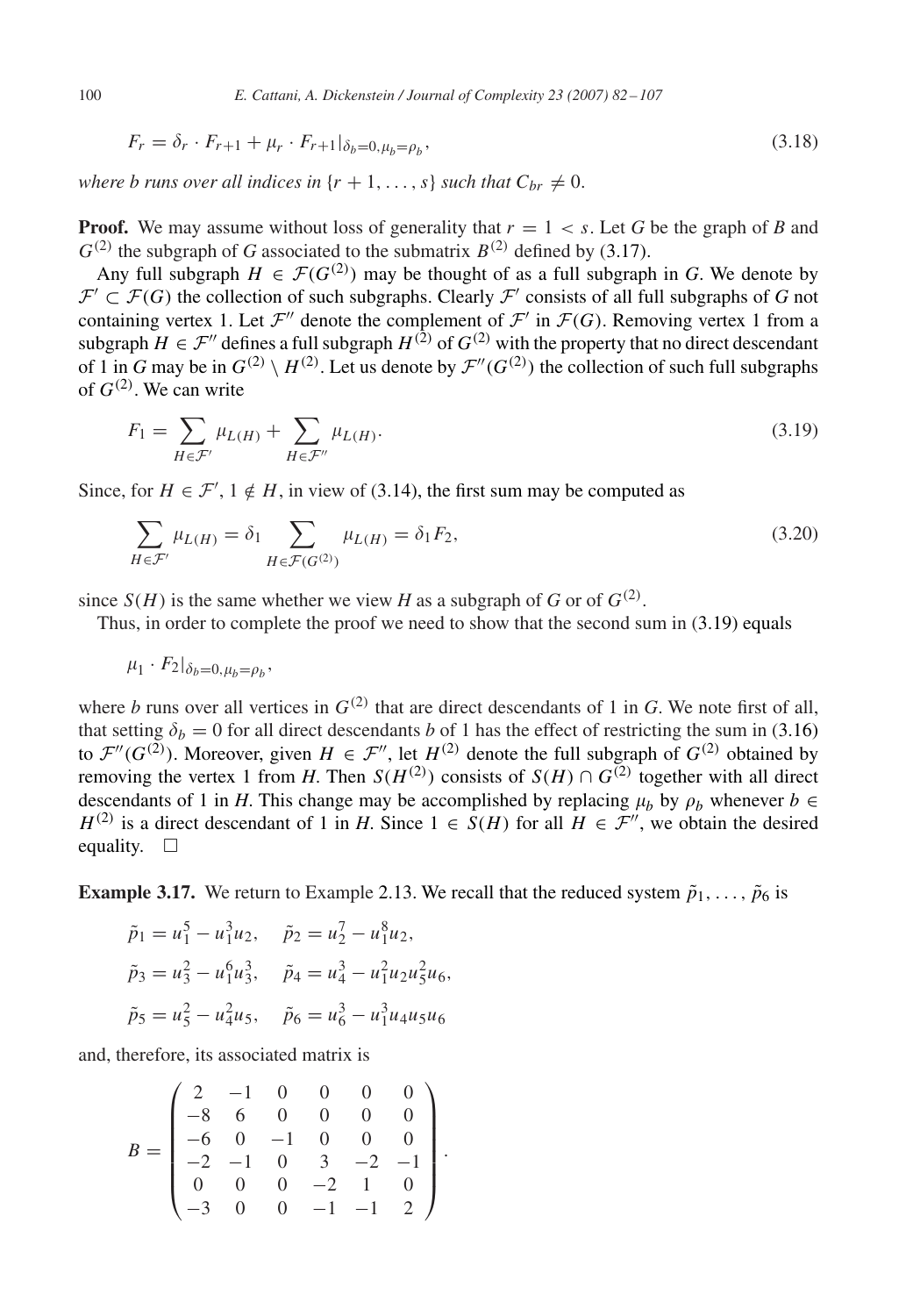<span id="page-19-0"></span>Therefore, the system is in normal triangular form with blocks relative to the index sets  $I_1 = \{1, 2\}$ ,  $I_2 = \{3\}$ , and  $I_3 = \{4, 5, 6\}$ . The block  $B_1$  is global, while  $B_2$  and  $B_3$  are local. The graph *G* has 3 vertices  $\{1, 2, 3\}$  and arrows from 1 to 2 and 1 to 3. Hence  $S(G) = \{1\}$ . The weights are

$$
\delta_1 = 4
$$
,  $\delta_2 = 1$ ,  $\delta_3 = 5$ ,  $\rho_1 = 35$ ,  $\rho_2 = 2$ ,  $\rho_3 = 18$ ,

and, taking into account the local/global label, we get  $\mu_1 = 31$ ,  $\mu_2 = 2$ ,  $\mu_3 = 18$ .

We may now apply [\(3.8\)](#page-14-0) to compute the multiplicity  $\tilde{\mu}$  of  $\langle \tilde{p}_1, \ldots, \tilde{p}_6 \rangle$  at the origin

$$
\tilde{\mu} = \mu_1 \cdot \rho_2 \cdot \rho_3 = 1116.
$$

In order to compute  $\tilde{d}$  we use the inductive procedure of Proposition [3.16.](#page-17-0) Since the subgraph with vertices  $\{2, 3\}$  is disconnected we have

$$
F_2 = (\delta_2 + \mu_2) \cdot (\delta_3 + \mu_3).
$$

Hence,  $F_1 = \delta_1 \cdot (\delta_2 + \mu_2) \cdot (\delta_3 + \mu_3) + \mu_1 \cdot \rho_2 \cdot \rho_3$ . This gives  $\tilde{d} = 1392$ . We note that this is far from the Bézout bound of 43740.

Using Lemma [3.1](#page-9-0) and Theorem [3.2](#page-10-0) we see that the total number of solutions for the original system  $p_1, \ldots, p_8$  are given by  $d = 2\tilde{d}$  and  $\mu = 2\tilde{\mu}$ . These values may be easily verified using a computer algebra system such as Singular [\[15\].](#page-24-0)

Finally, we note that *G* has five full subgraphs with vertex sets: {1*,* 2*,* 3}, {2*,* 3}, {2}, {3}, and Ø. This means that there are five index sets  $\tilde{L} \subset [6]$ , such that  $\mu_L \neq 0$ . They are  $\tilde{L}_1 = [6]$ ,  $\tilde{L}_2 = \{3, 4, 5, 6\}, \tilde{L}_3 = \{3\}, \tilde{L}_4 = \{4, 5, 6\}$  and  $\tilde{L}_5 = \emptyset$ . The corresponding multiplicities are according to [\(3.14\)](#page-16-0):

$$
\mu_{\tilde{L}_1} = \tilde{\mu} = 1116, \quad \mu_{\tilde{L}_2} = 144, \quad \mu_{\tilde{L}_3} = 40, \quad \mu_{\tilde{L}_4} = 72, \quad \mu_{\tilde{L}_5} = \tilde{\delta} = 20.
$$

Moreover, the total number of solutions counted without multiplicity is given by

 $\tilde{D} = \delta_1 + \delta_1 \cdot \delta_3 + \delta_1 \cdot \delta_2 + \delta_1 \cdot \delta_3 \cdot \delta_3 = 48.$ 

This information may be lifted to the original system using the bijection  $L \rightarrow \tilde{L}$  discussed before Theorem [3.2.](#page-10-0) We get that  $\mu_L = 0$  except for the following subsets:

 $L_1 = [8]$ ,  $L_2 = \{4, 5, 6, 7, 8\}$ ,  $L_3 = \{4\}$ ,  $L_4 = \{5, 6, 7, 8\}$ ,  $L_5 = \emptyset$ .

Once again,  $\mu_{L_i} = 2\mu_{\tilde{L}_i}$ .

# **4. Counting complexity**

In this section we will study the counting complexity, in the sense of [\[31\],](#page-25-0) of computing the numerical invariants *d*, *D*,  $\delta$ ,  $\mu$ , and  $\mu$ <sub>L</sub> associated with a gci  $p_1, \ldots, p_n$ .

We have already proved that we may decide in polynomial time if  $p_1, \ldots, p_n$  is a gci and that the property of being a complete intersection is independent of the coefficients if det  $B \neq 0$ . Moreover, if  $p_1, \ldots, p_n$  is a gci we may also transform it into normal and triangular form in quadratic time. Also, since a system with generic exponents is irreducible and satisfies det  $B \neq$ 0, we may compute its invariants in time polynomial in *n* for any choice of coefficients by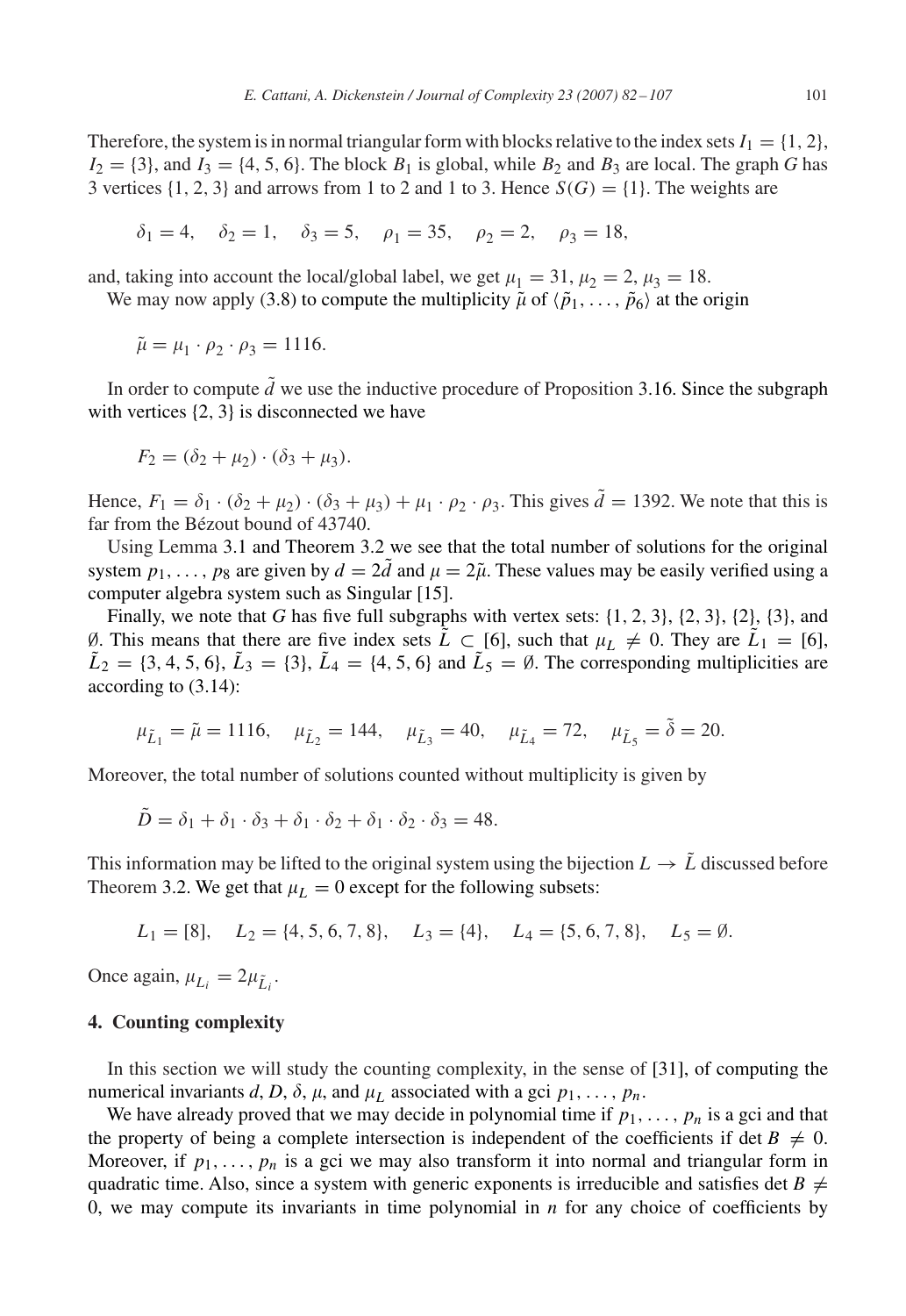<span id="page-20-0"></span>Theorem [3.5.](#page-12-0) In the general case, we may compute  $\delta$ ,  $\mu$ , and  $\mu$ <sub>L</sub>, for a particular choice of *L*, directly from the invariants  $\delta_a$ ,  $\rho_a$ , and  $\mu_a$  associated with the diagonal blocks of the system. Thus,  $\delta$ ,  $\mu$ , and  $\mu$ <sub>L</sub> may be computed in polynomial time as well.

However, we will show below in Theorem 4.3 that the computation of *d* or *D* is a #*P*-complete problem, and therefore it is at least as hard as an NP-complete problem [\[31\].](#page-25-0) In order to do this we begin by reversing the relationship between binomial systems and weighted acyclic directed graphs. We recall that to a binomial system  $p_1, \ldots, p_n$  in normal and triangular form we associate an acyclic-directed graph *G* whose vertices {1*,...,s*} correspond to the diagonal blocks of the associated matrix *B* and that each vertex has weights  $\delta_a$ ,  $\rho_a$ ,  $a \in [s]$ , plus a label "local" or "global". In the first case we set  $\mu_a = \rho_a$ , while in the global case we set  $\mu_a = \rho_a - \delta_a$ . In any case  $d_a = \delta_a + \mu_a$ . The proof of the following proposition is straightforward.

**Proposition 4.1.** *Let*  $G = (V, E), V = [s]$ , *be an acyclic-directed graph*, *with weights*  $\delta_a$ ,  $\rho_a \in$  $\mathbb{Z}_{>0}$  and labels local/global attached to each vertex. Let  $\mu_a$  and  $d_a$  be defined as above. Then, the *system of binomials defined by*

$$
p_a(x_1,\ldots,x_s)=x_a^{d_a}-c_a\left(\prod_{(b,a)\in E}x_b\right)x_a^{\mu_a},
$$

*for all global vertices a*, *and*

$$
p_a(x_1,\ldots,x_s)=x_a^{\mu_a}-c_a\left(\prod_{(b,a)\in E}x_b\right)x_a^{d_a},
$$

*for all local vertices a, has as weighted graph*  $(G, \delta_a, \rho_a, \mu_a)$ .

**Remark 4.2.** The total number of solutions *d* and *D* of the system in Proposition 4.1 are given by [\(3.16\)](#page-17-0) and [\(3.15\)](#page-17-0), for generic parameters *ca*. For any order on the set of vertices of *G* such that  $i < j$  if there is a path from node *i* to node *j* (i.e., for any linear extension of *G*), it is clear that the corresponding matrix *B* of the system will be lower triangular, with diagonal entries  $\pm (d_a - \mu_a)$ . Thus, whenever  $d_a \neq \mu_a$ , we have that  $\det(B) \neq 0$  and we may simply choose  $c_a = 1$  for all  $a \in [s]$ .

Note also that if *a* is a source of *G*, then we get  $p_a = x_a^{d_a} - c_a x_a^{\mu_a}$  in the global case, and  $p_a = x_a^{\mu_a} - c_a x_a^{d_a}$  in the local case. This is compatible with Remark [3.6.](#page-13-0)

In the particular case when all vertices {1*,...,s*} of a directed acyclic graph *G* are local, and their weights are  $\delta_a = 1$ ,  $\rho_a = 1$ , for all  $a \in [s]$ , the binomial system defined in Proposition 4.1 takes a very simple form:

$$
p_a(x_1, ..., x_s) = x_a - \left(\prod_{(b,a)\in E} x_b\right) x_a^2, \quad a = 1, ..., s.
$$
 (4.1)

We will refer to this system as the *standard binomial system* associated with *G*.

**Theorem 4.3.** *Computing d and D for binomial complete intersections*  $p_1, \ldots, p_n$  *in normal*, *triangular form are* #*P*-*complete problems*.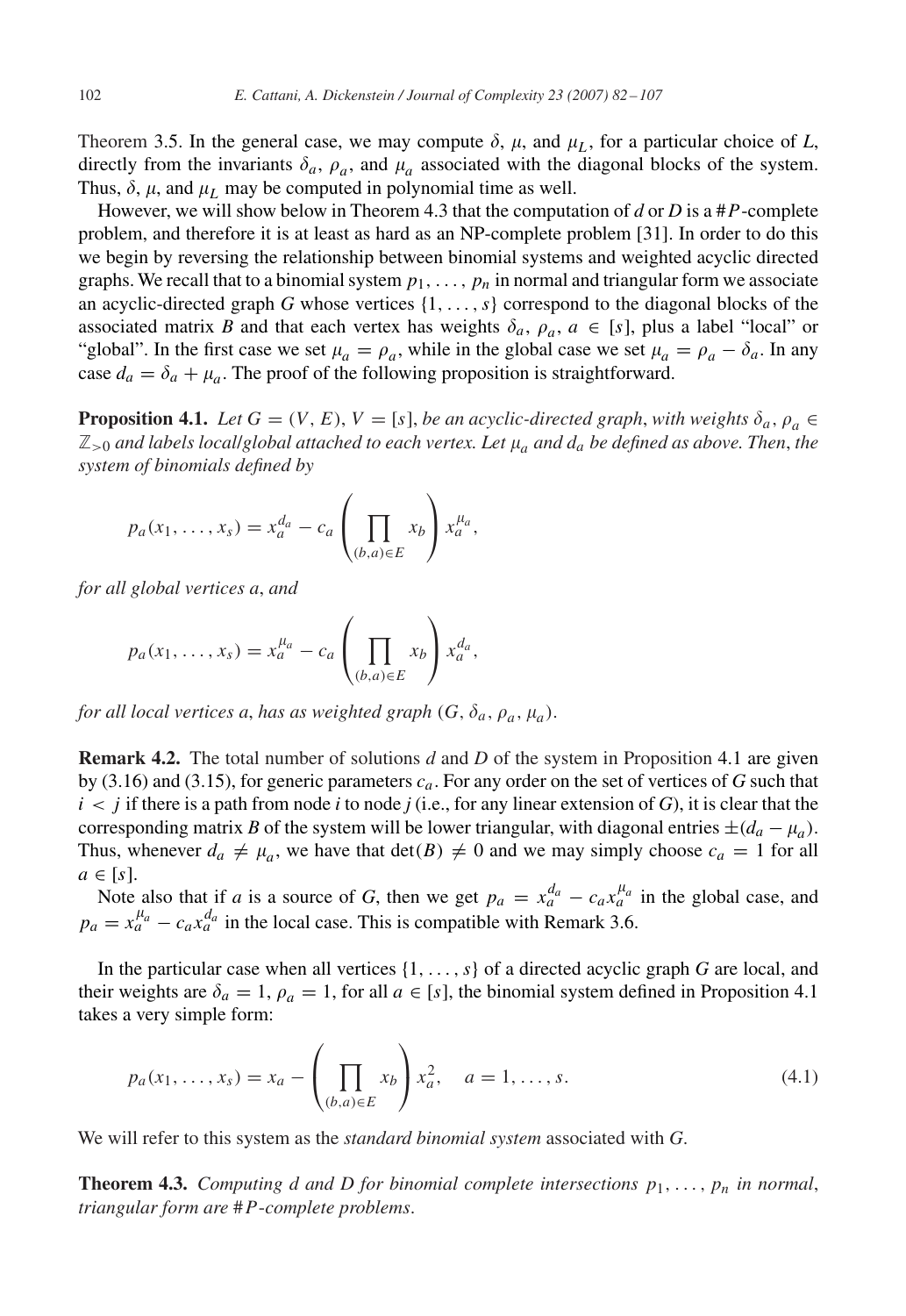<span id="page-21-0"></span>**Proof.** By Theorem [3.15,](#page-17-0) the problems of computing *d* and *D* are in the complexity class #*P*. We will show that computing these invariants gives, for special binomial systems, the number of independent subsets of a bipartite graph *G*. Since, by [\[24\],](#page-24-0) this is known to be a #*P*-complete problem the result will follow.

Let *G* be a bipartite graph with vertices  $\{1, \ldots, s\}$ . Let  $p_1, \ldots, p_s$  be the standard binomial system of *G* as in [\(4.1\)](#page-20-0). Then, for each full subgraph  $H \subset G$  we have, by [\(3.14\)](#page-16-0), that  $\mu_{L(H)} = 1$ . Hence, according to [\(3.16\)](#page-17-0) and [\(3.15\)](#page-17-0), both *d* and *D* are equal to the number of full subgraphs of *G*. But, as has been noted earlier, a full subgraph is completely determined by its sources and, for a bipartite graph *G*, a subset of vertices is the set of sources of a full subgraph *H* if and only if it is an independent subset of *G*. Thus, *d* and *D* agree with the number of independent subsets of  $G$ .  $\Box$ 

Recall that a directed acyclic graph  $G = (V, E)$  is called *transitive* if there is an edge  $(a, b) \in E$ each time that there is a directed path from *a* to *b*, Transitive directed acyclic graphs are in correspondence with partial orders  $\prec$  on *V*, where  $a \prec b$  if and only if  $(a, b) \in E$ . Given a partial order  $\prec$  on *V*, a subset *A* of *V* is called an antichain if given  $a_1, a_2 \in A$ , neither  $a_1 \prec a_2$ , nor  $a_2 \prec a_1$ . It is shown in [\[24\]](#page-24-0) that counting the number of antichains in posets is a #*P*-complete problem. Given any directed acyclic graph  $G = (V, E)$ , it is possible to compute its transitive closure  $G^+ = (V, E^+)$ , in time  $O(|V|^3)$  by the well-known Floyd–Warshall's algorithm. It follows from [\(3.16\)](#page-17-0) and [\(3.15\)](#page-17-0) that *d* and *D* are the same for the standard binomial systems associated with *G* and with  $G^+$ .

**Proposition 4.4.** *The number of* (*simple*) *solutions of the standard binomial system associated with a directed acyclic graph G equals the number of antichains in the associated partial order.*

**Proof.** As in the proof of Theorem [4.3,](#page-20-0) for the standard binomial system of G we have  $d =$ *D* and this number agrees with the number of full subgraphs of *G*. These subgraphs are determined by their sources, which correspond exactly to the antichains in the associated partial order on  $V$ .  $\Box$ 

Although, as the previous results show, the problem of computing the total number of solutions for a general binomial system in normal and triangular form is #*P*-complete, there are classes of binomial systems whose invariants may be computed in polynomial time. For example, if the graph is totally disconnected then  $d = d_1 \cdots d_s = \prod_{i=1}^s (\delta_i + \mu_i)$ . At the other extreme if *G* is a (complete) directed graph with vertices  $\{1, \ldots, s\}$  and  $(b, a)$  is an edge of *G* for all  $a, b \in [s]$ with  $a < b$ , then it is easy to see that there are only  $s + 1$  full subgraphs of *G* and, consequently, the sums in  $(3.15)$  and  $(3.16)$  consist of  $s + 1$  terms.

Even if the number of full subgraphs is exponential in *s* and *G* has few connected components, a bound on the number of local blocks guarantees that *d* can be computed in polynomial time in *n*. For instance, if all blocks are global, then *B* is an *M*-matrix and  $p_1, \ldots, p_n$  is a Gröbner basis for a positive weight order, and so  $d = \rho_1 \cdots \rho_s$ . We end with the following "positive" complexity result.

**Proposition 4.5.** *Let*  $N \in \mathbb{Z}_{\geq 0}$ . *Assume*  $p_1, \ldots, p_n$  *is in normal and triangular form with s blocks of which at most N are local. Then*, *there is a formula to compute the total multiplicity d with at most* 2*<sup>N</sup> summands*, *each involving s products. Thus*, *if the number of local blocks of a binomial system in normal and triangular form is bounded independently of n*, *the number of affine solutions of the system can be computed in time polynomial in n*.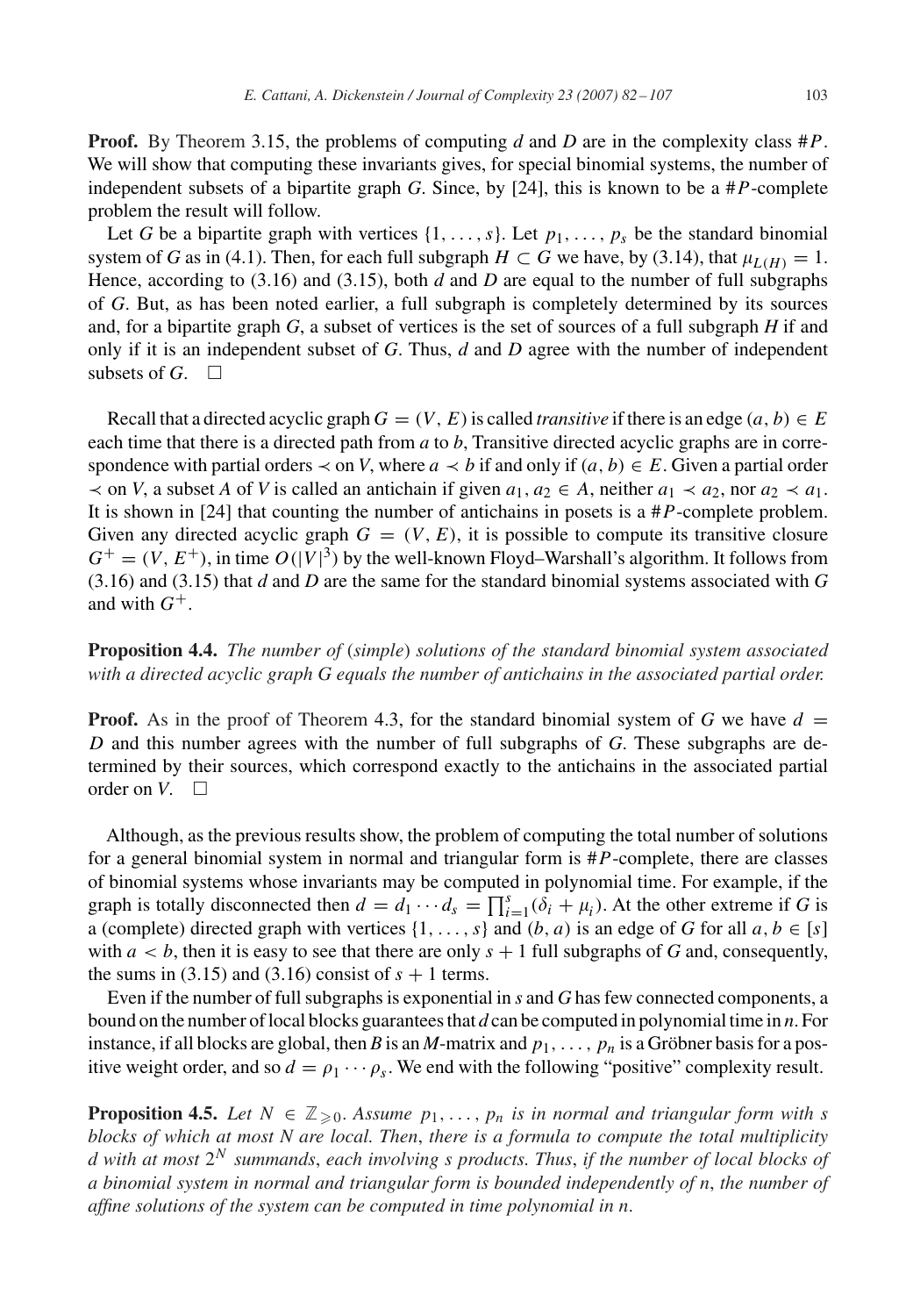**Proof.** Recall the notation in Proposition [3.16.](#page-17-0) We may write the polynomial formula  $F_r((\delta_a, \rho_a,$  $\mu_a$ ,  $a \in [s]$  for the computation of the total number of solutions of the system  $q^{(r)}$  purely in terms of  $\delta_a$  and  $\rho_a$  by keeping track of the local/global character of each vertex and replacing  $\mu_a$ by  $\rho_a$  if *a* is local and by  $\rho_a - \delta_a$  in the case of a global vertex. We call  $\tilde{F}_r((\delta_a, \rho_a), a \in [s])$ the polynomial obtained after these substitutions. Then, for a global vertex  $r$ , the recursion  $(3.18)$ becomes

$$
\tilde{F}_r = \delta_r \cdot \tilde{F}_{r+1} + (\rho_r - \delta_r) \cdot \tilde{F}_{r+1} \vert_{\delta_a = 0},\tag{4.2}
$$

where *a* runs over all direct descendants of *r*. Let us write  $\tilde{F}_{r+1} = F'_{r+1} + F''_{r+1}$ , where  $F'_{r+1}$ consists of all summands containing a factor  $\delta_a$  with *a* a direct descendant of 1. Hence,  $F'_{r+1}$ vanishes when we set such  $\delta_a = 0$  and (4.2) becomes

$$
\tilde{F}_r = \delta_r \cdot (F'_{r+1} + F''_{r+1}) + (\rho_r - \delta_r) \cdot F''_{r+1} = \delta_r \cdot F'_{r+1} + \rho_r \cdot F''_{r+1}
$$

and, consequently, the total number of summands does not change when adding a global vertex. On the other hand, if  $B_r$  is local then  $(3.18)$  becomes

$$
\tilde{F}_r = \delta_r \cdot \tilde{F}_{r+1} + \rho_r \cdot \tilde{F}_{r+1} |_{\delta_a=0}
$$

and the number of summands is, at worst, doubled.

It follows that when*N*is bounded independently of the number *n* of variables, *d* can be computed by adding a constant number of summands. Each of these summands has  $s \leq n$  products of factors involving the computation of determinants of the square diagonal blocks of the associated matrix *B* or products of the exponents  $r_i$ .  $\Box$ 

# **5. Applications**

In this section we will briefly discuss some of the problems that led us to the study of systems of *n* binomials in *n* variables.

An important subfamily of binomial ideals is given by the toric ideals associated to configurations  $A = \{a_1, \ldots, a_m\} \subset \mathbb{Z}^k$  of integral points spanning  $\mathbb{Z}^k$ :

$$
I_A = \langle x^u - x^v; \ A \cdot (u - v) = 0 \rangle,
$$

where  $u, v \in \mathbb{N}^m$ . In particular, beginning with the work of Herzog [\[16\]](#page-24-0) and Delorme [\[6\]](#page-24-0) the question of classifying complete intersection toric ideals (and the corresponding semigroup algebras) has been extensively studied by many authors [\[1,4,11–13,](#page-24-0)[26\].](#page-25-0) A key step in many of these works is the study of the ideal generated by binomials  $x^{u_i} - x^{v_i}$  associated with a  $\mathbb{Z}$ -basis of the kernel of *A*. More generally, given  $\mathbb{Q}$ -linearly independent elements  $v_1, \ldots, v_r \in \mathbb{Z}^m$ , consider the associated lattice basis ideal  $J \subset k[x_1, \ldots, x_m]$ , generated by the binomials

$$
b_j = x^{u_j} - x^{v_j}, \quad j = 1, ..., r,
$$

where  $v_j = u_j - v_j$ , and  $u_j, v_j \in \mathbb{N}^m$  have disjoint support. Let  $\mathcal{L} \subset \mathbb{Z}^m$  denote the lattice spanned by  $v_1, \ldots, v_r$  and let  $I_{\mathcal{L}} := \langle x^u - x^v : u - v \in \mathcal{L} \rangle$  be the corresponding lattice ideal. We assume that these ideals are homogeneous, i.e.,  $w_1 + \cdots + w_m = 0$ , for every  $w \in \mathcal{L}$ .

The ideal  $I_{\mathcal{L}}$  is prime if and only if the lattice  $\mathcal{L}$  is saturated. If  $\mathcal{L}$  is not saturated, then  $I_{\mathcal{L}}$  has *g* radical primary components, where *g* is the index of  $\mathcal L$  in its saturation. Moreover, all these components have the same degree, equal to the degree  $d<sub>C</sub>$  of the associated toric variety [\[10\].](#page-24-0)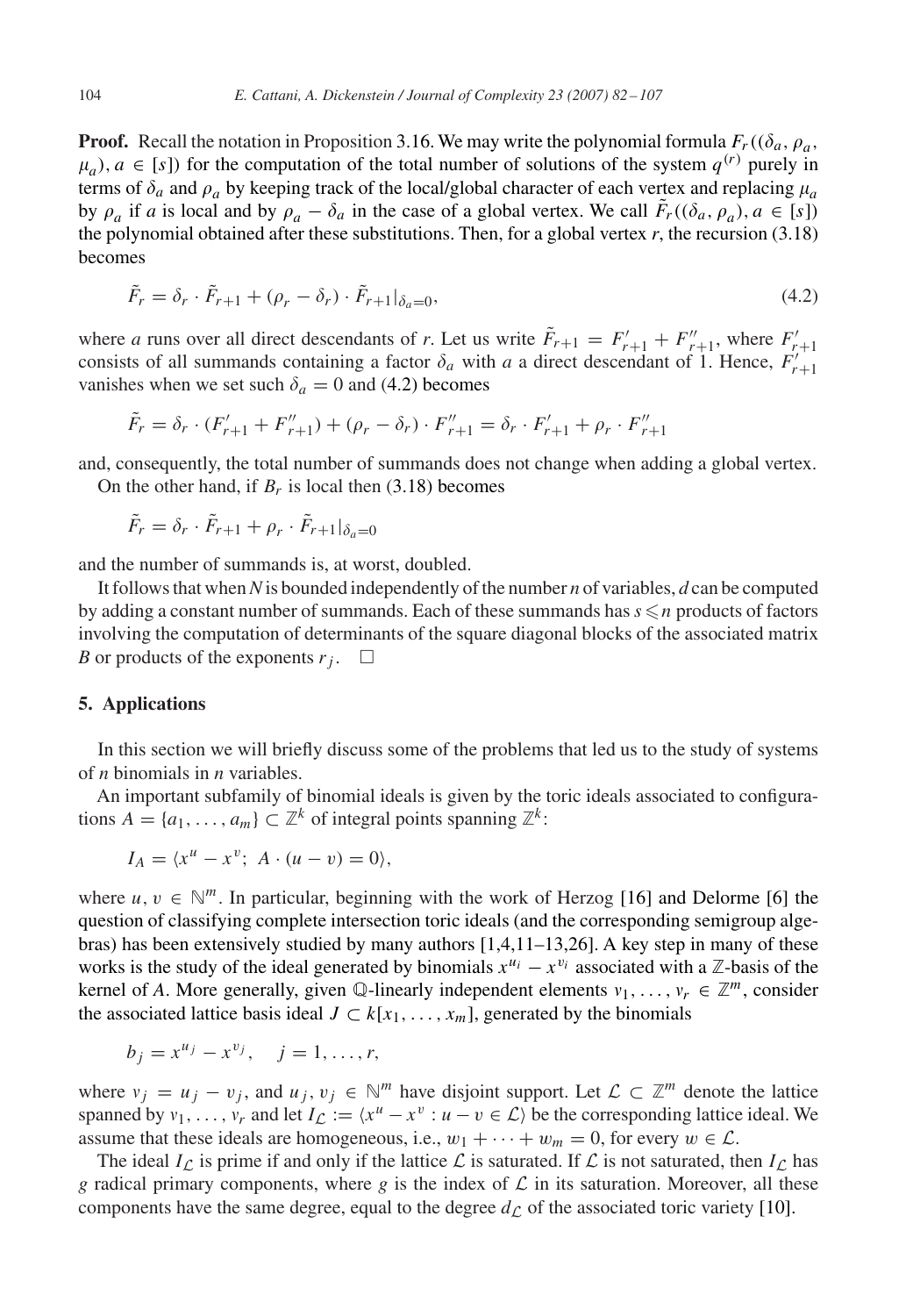We can apply Theorem [3.15](#page-17-0) to compute the multiplicity and geometric degree [\[2\]](#page-24-0) of the primary components of *J*. This may be used to describe the holonomic rank of Horn systems of hypergeometric partial differential equations and to study sparse discriminants, generalizing the codimension-two case [\[8,7\].](#page-24-0)

A straightforward extension of the results of [\[17\]](#page-24-0) to non-saturated lattices gives the following description of all primary components q of *J*. Let  $K \subset \{1, \ldots, m\}$  and  $Z(K) \subset \{1, \ldots, r\}$  as in [\(2.3\)](#page-4-0). Assume that  $n := |Z(K)| = |K|$  and for all  $j \notin Z(K)$ 

$$
supp(u_j) \cap K = supp(v_j) \cap K = \emptyset.
$$

Let p' be a primary component of the lattice ideal  $I_{\mathcal{L}'}$  associated to the sublattice of  $\mathbb{Z}^{m-n}$  spanned by  $v_j$ ,  $j \notin Z(K)$ . Then, the ideal

 $q = p' + \langle b_i, i \in Z(K) \rangle$ 

is a primary component of *J* with associated prime

 $\mathfrak{p} = \mathfrak{p}' + \langle x_k, k \in K \rangle$ .

Note that for  $K = \emptyset$  we recover the components of  $I_{\mathcal{L}}$ .

In order to describe the multiplicity and geometric degree of a component q, let us assume that  $K = Z(K) = \{1, \ldots, n\}$  and for any  $w \in \mathbb{Z}^m$ , denote  $\pi(w) = (w_1, \ldots, w_n)$ . Let  $\alpha_j = \pi(u_j)$ ,  $\beta_i = \pi(v_j)$  and set

$$
p_i(c; x) = x^{\alpha_j} - c_i x^{\beta_j}, \quad c_i \in k^*.
$$

Since *J* is a complete intersection,  $p_1, \ldots, p_n$  is a gci. Let  $\mu$  denote the multiplicity at the origin. Fix coefficients  $c \in (k^*)^n$  such that  $\mathcal{J}_c$  is a complete intersection. Since

 $\mu = \text{length } (k[x_1, \ldots, x_n]/\mathcal{J}_c)_0 = \text{length } (k[x_1, \ldots, x_m]/J)_p$ 

and the degree of  $\mathfrak p$  equals that of  $\mathfrak p'$ , we have

**Proposition 5.1.** With notation as above, the multiplicity of q equals  $\mu$  and the geometric degree *of*  $q$  *equals*  $d_{\mathcal{L}'} \cdot \mu$ .

As a second application, consider a system of constant coefficient partial differential equations defined by *n* operators of the form

$$
a_j \partial^{\alpha_j} - b_j \partial^{\beta_j}, \quad j = 1, \dots, n,
$$
\n
$$
(5.1)
$$

where  $a_j, b_j \in k^*, \alpha_j, \beta_j \in \mathbb{N}^n, \alpha_j \neq \beta_j$ . Assume moreover that the ideal *J* in  $k[x_1, \ldots, x_n]$  be generated by the binomials  $a_j x^{\alpha_j} - b_j x^{\beta_j}$  is zero-dimensional. As before, let  $\mu_L$  be the number of points in  $\mathbb{V}(J) \cap \bar{k}_L^n$  counted with multiplicity. From [\[29, Chapter 10\],](#page-25-0) we have the following characterization.

**Proposition 5.2.** *Let*  $L \subseteq \{1, \ldots, n\}$ . *The dimension of the space of solutions to* (5.1) *which*  $\alpha$  *depend polynomially on the variables*  $x_{\ell}, \ell \in L$ , and exponentially on the remaining variables  $x_j, j \notin L$ , *equals*  $\mu_L$ .

These dimensions can then be computed using the results in Section [3,](#page-9-0) particularly formula [\(3.14\)](#page-16-0).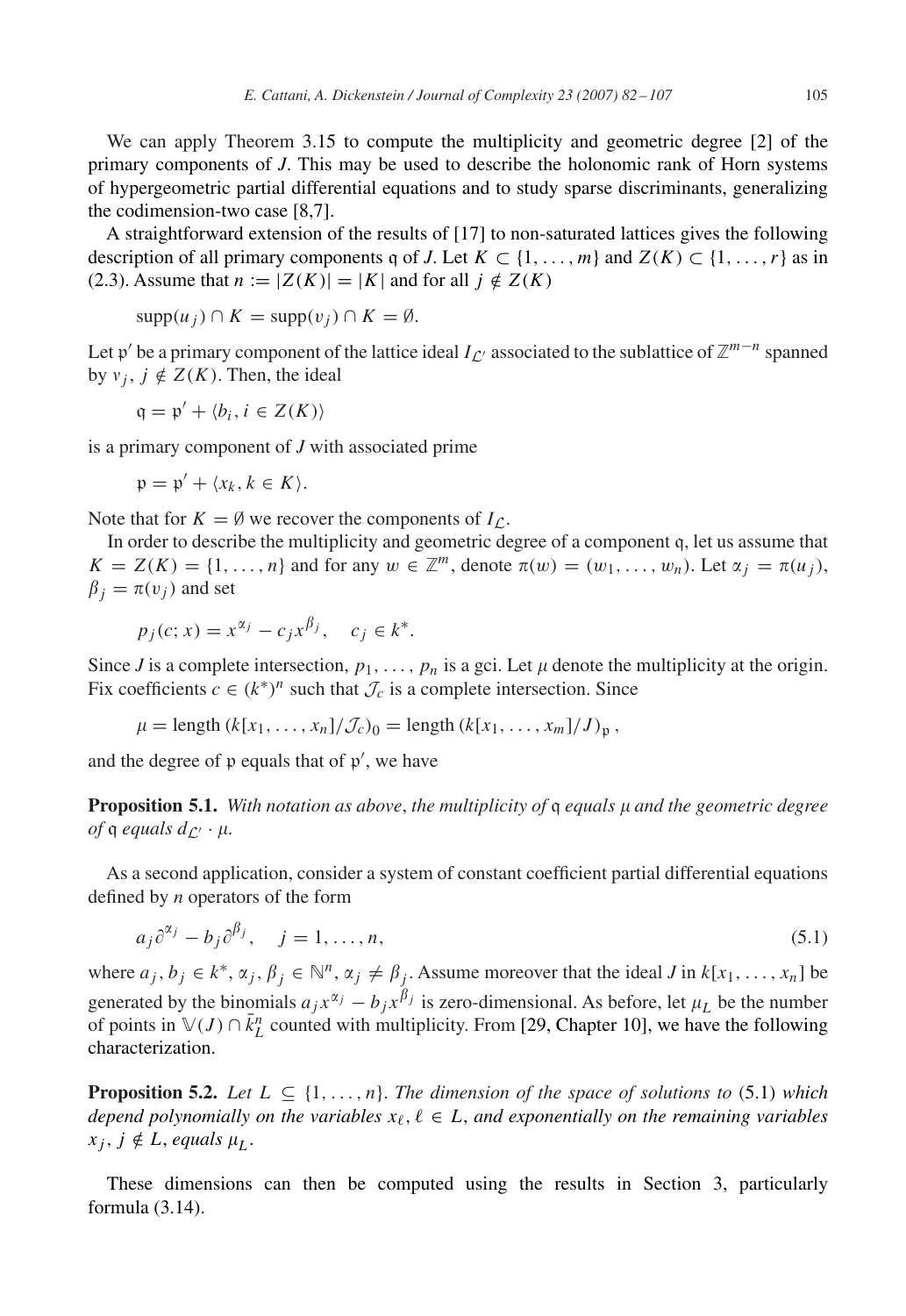# <span id="page-24-0"></span>**Acknowledgments**

We acknowledge the generous help of many colleagues and friends. We are grateful to Bernd Sturmfels for the first discussions that lead to this project. We thank Mircea Mustata for his key suggestions for the proof of Theorem [3.2.](#page-10-0) We are indebted to Peter Bürgisser for listening to our questions for many hours, and for pointing out the connection of our formulas with the problem of counting independent sets, which is the key to our main complexity result. We also thank Martín Mereb and Martin Lotz for useful discussions, and Daniel Szyld for pointing out the references on non-negative matrices.

# **References**

- [1] M. Barile, M. Morales, A. Thoma, On simplicial toric varieties which are set-theoretic complete intersections, J. Algebra 226 (2) (2000) 880–892.
- [2] D. Bayer, D. Mumford, What can be computed in algebraic geometry?, in: Computational Algebraic Geometry and Commutative Algebra, Cortona, 1991, Symposium on Mathematics, XXXIV, Cambridge University Press, Cambridge, 1993, pp. 1–48.
- [3] A. Berman, R.J. Plemmons, Nonnegative matrices in the mathematical sciences, Classics in Applied Mathematics, vol. 9, Society for Industrial and Applied Mathematics, SIAM, Philadelphia, PA, 1994. (Revised reprint of the 1979 original.)
- [4] E. Cattani, R. Curran, A. Dickenstein, Complete intersections in toric ideals, Proceedings of the American Mathematical Society, 2006, in press.
- [5] D. Cox, J. Little, D. O'Shea, Ideals, varieties, and algorithms, Undergraduate Texts in Mathematics, Springer, New York, second ed., 1997, An introduction to computational algebraic geometry and commutative algebra.
- [6] C. Delorme, Sous-monoı¨des d'intersection complète de *N*, Ann. Sci. École Norm. Sup. (4) 91 (1) (1976) 145–154.
- [7] A. Dickenstein, L.F. Matusevich, T. Sadykov, Bivariate hypergeometric D-modules, Adv. Math. 196 (1) (2005) 78–123.
- [8] A. Dickenstein, B. Sturmfels, Elimination theory in codimension two, J. Symbolic Comput. 4 (2002) 119–135.
- [9] I.S. Duff, J.K. Reid, An implementation of Tarjan's algorithm for the block triangularization of a matrix, ACM Trans. Math. Software 4 (2) (1978) 137–147.
- [10] D. Eisenbud, B. Sturmfels, Binomial ideals, Duke Math. J. 84 (1) (1996) 1–45.
- [11] K.G. Fischer, W. Morris, J. Shapiro, Affine semigroup rings that are complete intersections, Proc. Amer. Math. Soc. 125 (11) (1997) 3137–3145.
- [12] K.G. Fischer, W. Morris, J. Shapiro, Mixed dominating matrices, Linear Algebra Appl. 270 (1998) 191–214.
- [13] K.G. Fischer, J. Shapiro, Mixed matrices and binomial ideals, J. Pure Appl. Algebra 113 (1) (1996) 39–54.
- [14] G.M. Greuel, G. Pfister, A Singular Introduction to Commutative Algebra, Springer, Berlin, Heidelberg, New York, 2002.
- [15] G.-M. Greuel, G. Pfister, H. Schönemann, Singular 3.0. A computer algebra system for polynomial computations, Centre for Computer Algebra, University of Kaiserslautern, 2001, <http://www.singular.uni-kl.de> .
- [16] J. Herzog, Generators and relations of abelian semigroups and semigroup rings, Manuscripta Math. 3 (1970) 175–193.
- [17] S. Hosten, J. Shapiro, Primary decomposition of lattice basis ideals, J. Symbolic Comput. 29 (4–5) (2000) 625–639.
- [18] V.G. Kac, Infinite-Dimensional Lie Algebras, third ed., Cambridge University Press, Cambridge, 1990.
- [19] U. Koppenhagen, E.W. Mayr, An optimal algorithm for constructing the reduced Gröbner basis of binomial ideals, J. Symbolic Comput. 28 (1999) 317–338.
- [20] U. Koppenhagen, E.W. Mayr, An optimal algorithm for constructing the reduced Gröbner basis of binomial ideals and applications to commutative semigroups, J. Symbolic Comput. 31 (2001) 259–276;
- U. Koppenhagen, E.W. Mayr, Computational Algebra and Number Theory, Milwaukee, WI, 1996.
- [21] H. Matsumura, Commutative ring theory, second ed., Cambridge Studies in Advanced Mathematics, vol. 8, Cambridge University Press, Cambridge, 1989. (Translated from the Japanese by M. Reid.)
- [22] E.W. Mayr, A.R. Meyer, The complexity of the word problem for commutative semigroups and polynomial ideals, Adv. Math. 46 (3) (1982) 305–329.
- [23] I. Ponzoni, M.C. Sánchez, N.B. Brignole, Permutation of sparse matrices to a specific lower btf using graph decompositions, Electron. J. Sociology 1 (1) (1998) 76–87.